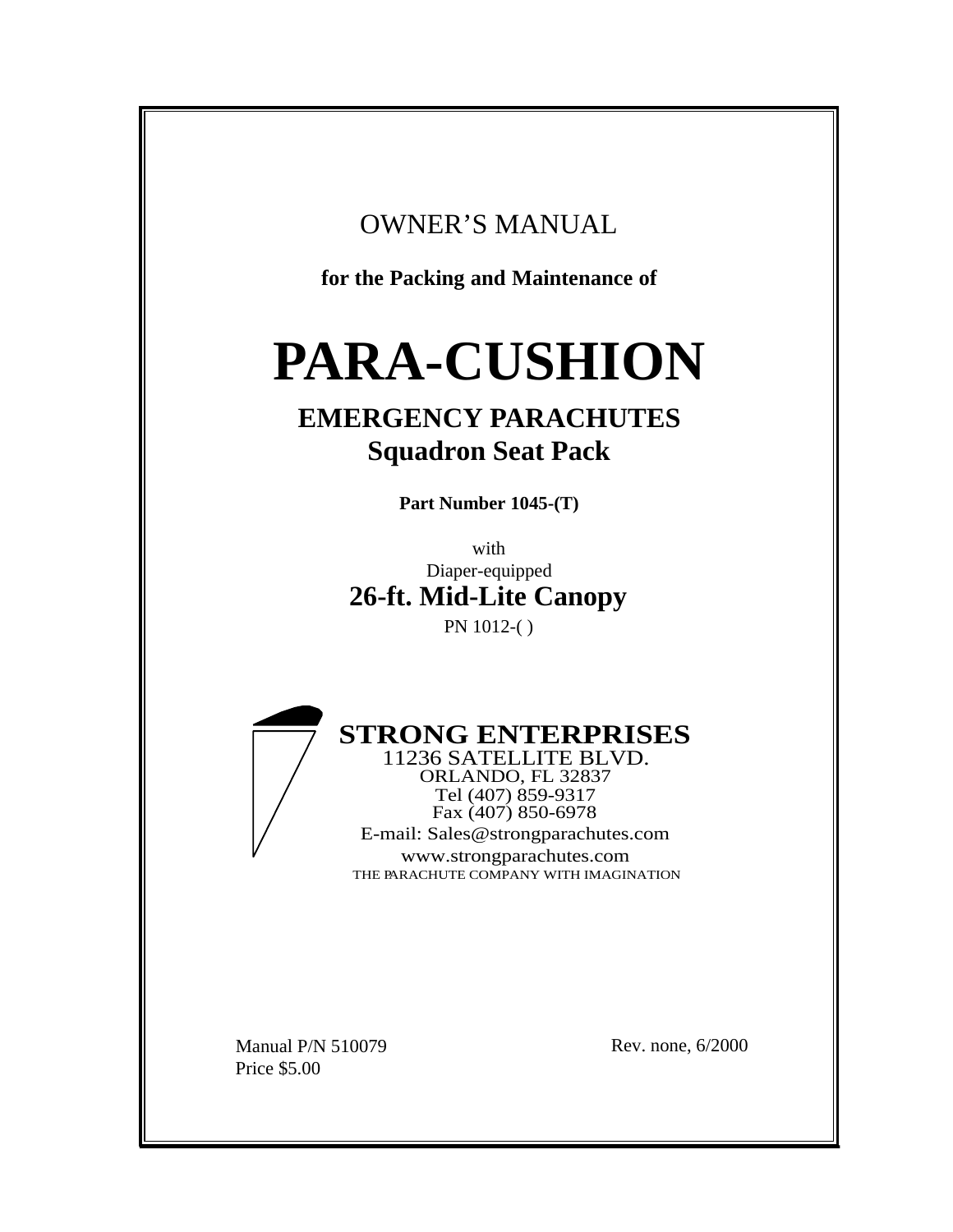# **DISCLAIMER NO WARRANTIES**

There are no warranties which extend beyond the description of the parachutes in this manual, and neither the seller nor any agent of the seller has made any affirmation of fact or promise with respect to the parachute except those that appear therein.

The liability of the seller is limited to the duty to replace defective parts found upon examination by the manufacturer to be defective in material or workmanship within seven days after purchase and found not to have been caused by any accident, improper use, alteration, tampering, abuse or lack of care on the part of the purchaser.



Even though the parachutes described in this manual are intended to be a life-saving devices, there is no guarantee that they will work if needed.

There are so many factors both human and natural beyond our control that we want you to clearly understand that by using or intending to use our parachutes, you are assuming a considerable risk of personal **INJURY OR DEATH.**

If you are not willing to assume that risk, please return the parachute to the dealer where it was purchased for a full refund.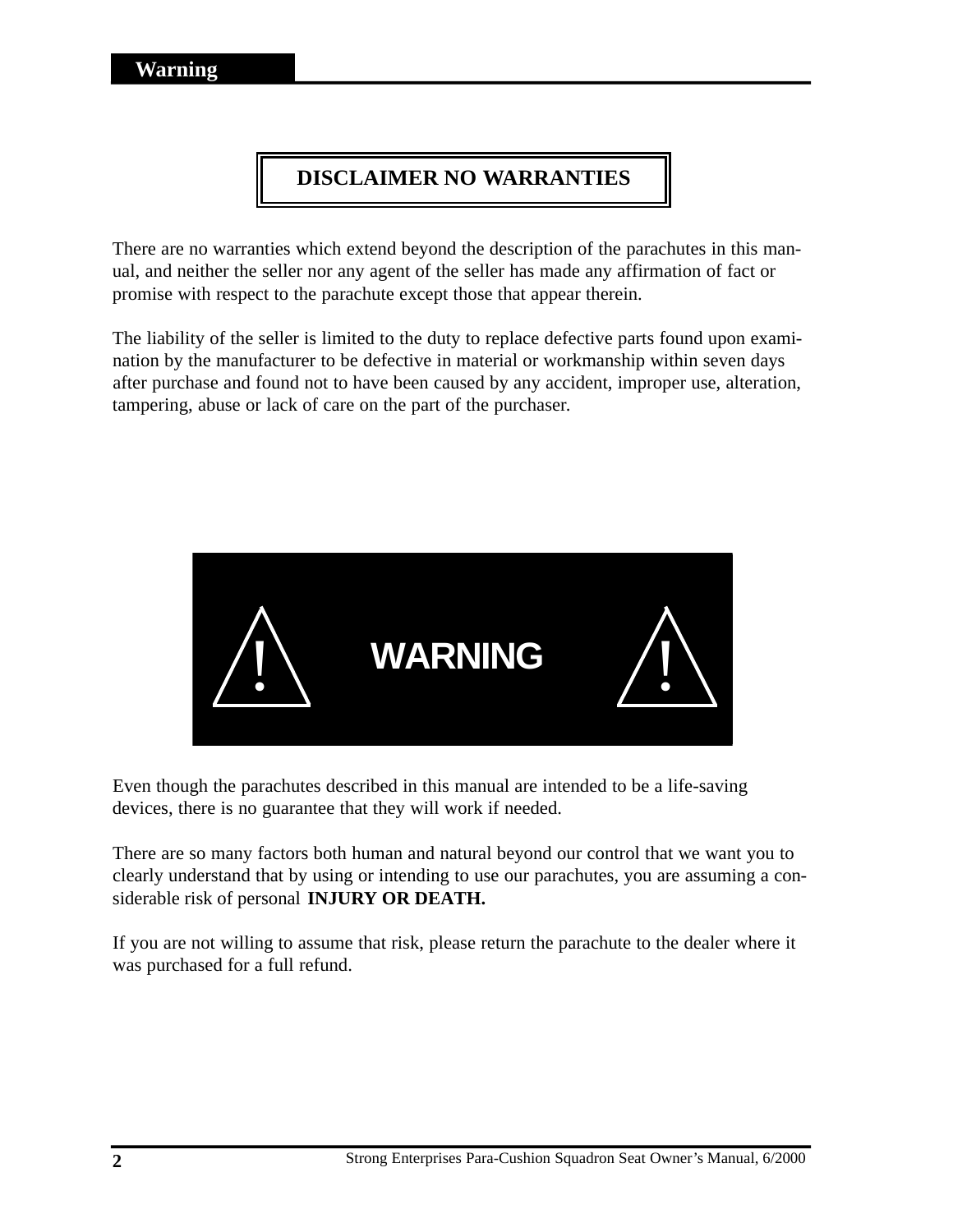# **Contents**

# **Page Topic**

| 2Disclaimer                     |
|---------------------------------|
|                                 |
|                                 |
|                                 |
| 4Operational Limitations        |
| 4 Repack Cycle                  |
| 4Description                    |
|                                 |
| 6 System Function               |
|                                 |
| 7Service Life                   |
| 7Using the Para-Cushion         |
|                                 |
|                                 |
|                                 |
|                                 |
|                                 |
|                                 |
|                                 |
|                                 |
| 10Component Chart               |
| 12General Assembly Instructions |
| 14General Packing Instructions  |
|                                 |
| 24Repair Guidelines             |
|                                 |
|                                 |
|                                 |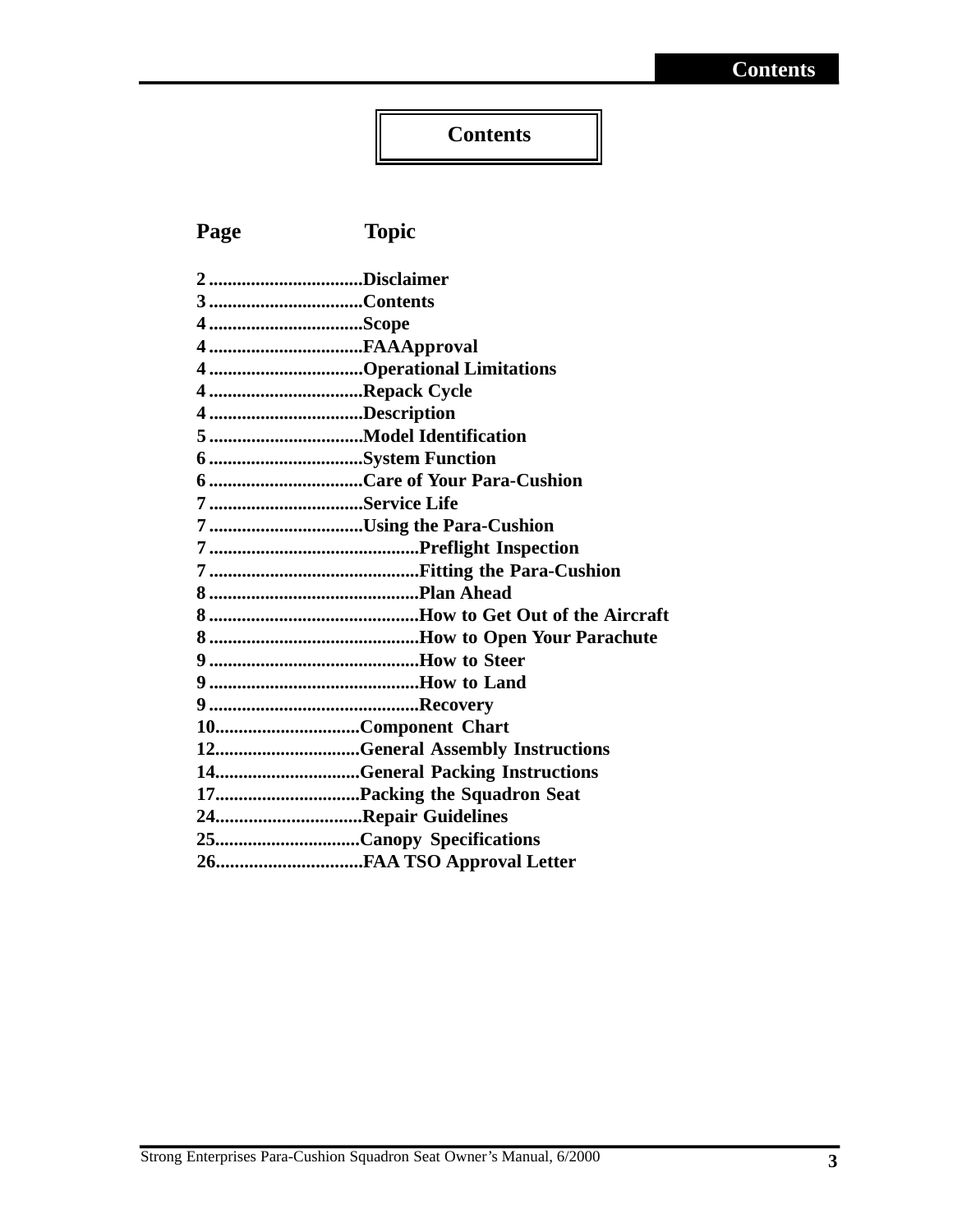#### **SCOPE**

This owner's manual constitutes the manufacturer's instructions for the operation, packing, and maintenance of the Para-Cushion Squadron Seat with 26' Lopo and Mid-Lite.

### **FAA APPROVAL**

Originally certified in 1973 under TSO C-23b, standard category, the Para-Cushion parachute assemblies were upgraded in 1992 and are now FAA approved under TSO C-23c, category B (in accordance with AS 8015A and FAR 21, Subpart O). A copy of this approval is on page 26.

#### **OPERATIONAL LIMITATIONS**

Limited to use by persons up to 115 kg (254 lbs) fully equipped (person, clothes, and equipment except parachute), and up to 150 knots IAS. (Maximum recommended weight, (wearer, clothes, equipment) of 175 pounds (79.5 kg) if the LITE canopy (Part No. 1012-6) is installed.)

#### **REPACK CYCLE**

Your Para-Cushion Squadron Seat pack is subject to a 120 day repack cycle. FAR 91.15 requires that "no pilot of a civil aircraft may allow a parachute that is available for emergency use to be carried in that aircraft unless it is an approved type and....it has been packed by a certificated and appropriately rated parachute rigger within the preceding 120 days." The Para-Cushion Squadron Seat must be packed by an FAA Senior or Master parachute rigger with a seat type rating. If your Para-Cushion is subjected to moisture or damage it should be inspected sooner than the 120 day maximum.

#### **DESCRIPTION**

The Squadron Seat Pack covered in this manual, is an FAA approved, manually operated emergency parachute system, fitted with a round 26-foot diameter, stearable canopy. The system was designed specifically for the bucket style seat pan used in Warbirds such as the SN-J, T-6, T-34, T-28, P-51 and many others. The pack and cushion combination are shaped to fit fully into the seat to provide a large, stable, comfortable base for the pilot to sit. The harness is fully adjustable in the main lift webs (vertical straps) as well as in the pilot's lumbar area to ensure proper fit and support. The back and seat cushion utilize Confor Foam padding for additional comfort and support.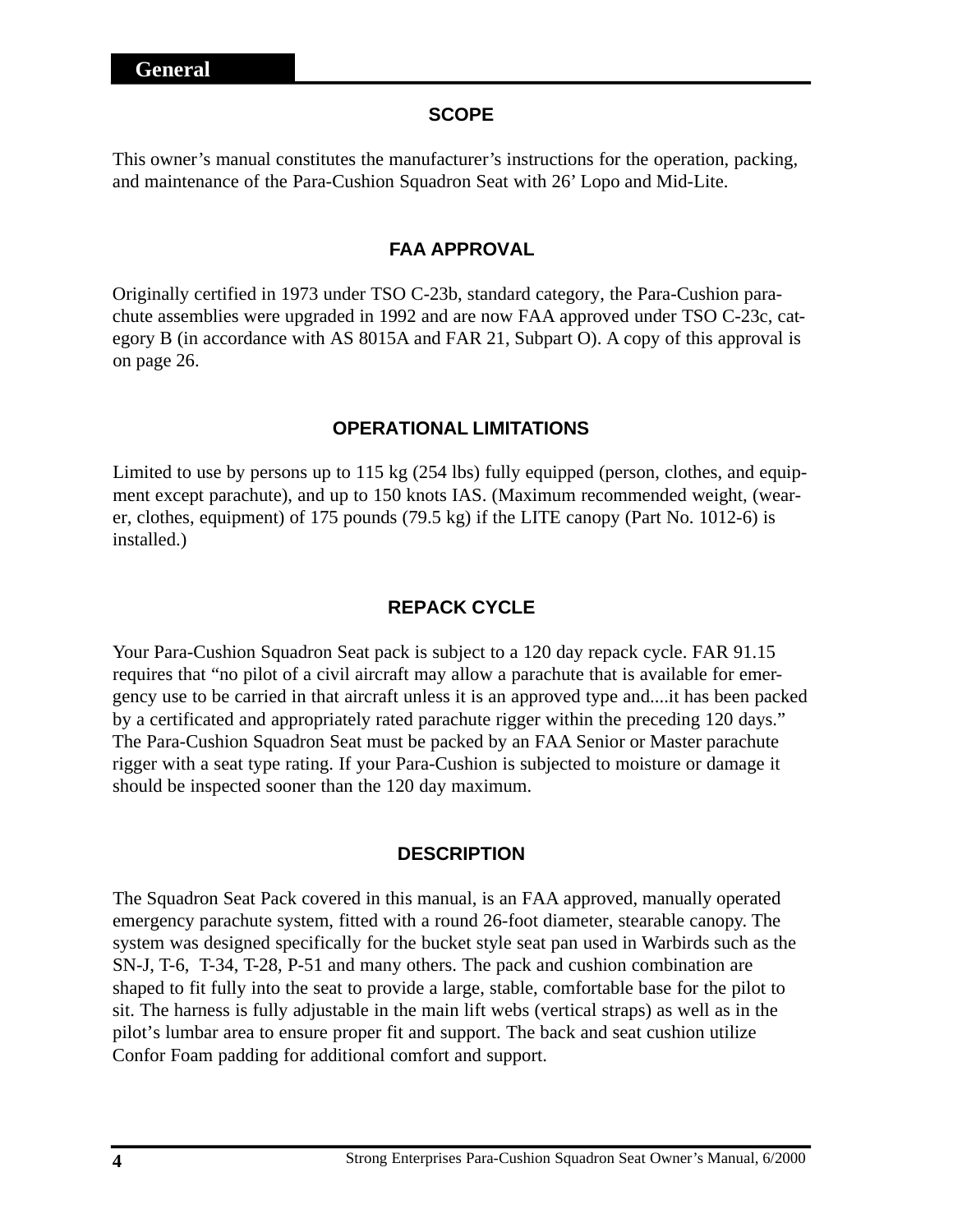| <b>Type</b> | <b>Model</b>   | Configuration  | <b>FAA Part No</b> | <b>SE Part No.</b> |
|-------------|----------------|----------------|--------------------|--------------------|
| <b>Back</b> | Original       | 28             | 1045-2             |                    |
| <b>Back</b> | 303            | 24             | 1045-2             | 124100             |
| Seat        | Original       | 28             | 1045-1             |                    |
| Seat        | 304 & Squadron | 32             | 1045-1<br>1045-T   | 121100<br>121103   |
| Seat        | 304            | $\frac{1}{32}$ | 1045-1             | 121102             |
| Chair       | 305            | 24<br>16       | 1045-3             | 124200             |

The Para-Cushion models are easily identified using the following chart:

Each complete system weighs between 14 1/2 and 17 pounds depending upon model and the canopy used. This manual covers Para-Cushions packed with the following emergency canopies manufactured by Strong Enterprises: the 26-foot Standard Lo-Po, the 26-foot Military Lo-Po, the 26-foot Mid-Lite and the 26-foot Lite. All four canopies utilize low porosity (Lo-Po) cloth which allows less air flow, and therefore a slower, more stable rate of descent than conventional parachute cloth.

## **NOTE**

The 120 day repack cycle required by regulation is a maximum. If for any reason your parachute is not in the condition it was when packed, it should be inspected and repacked, regardless of the time since previous packing.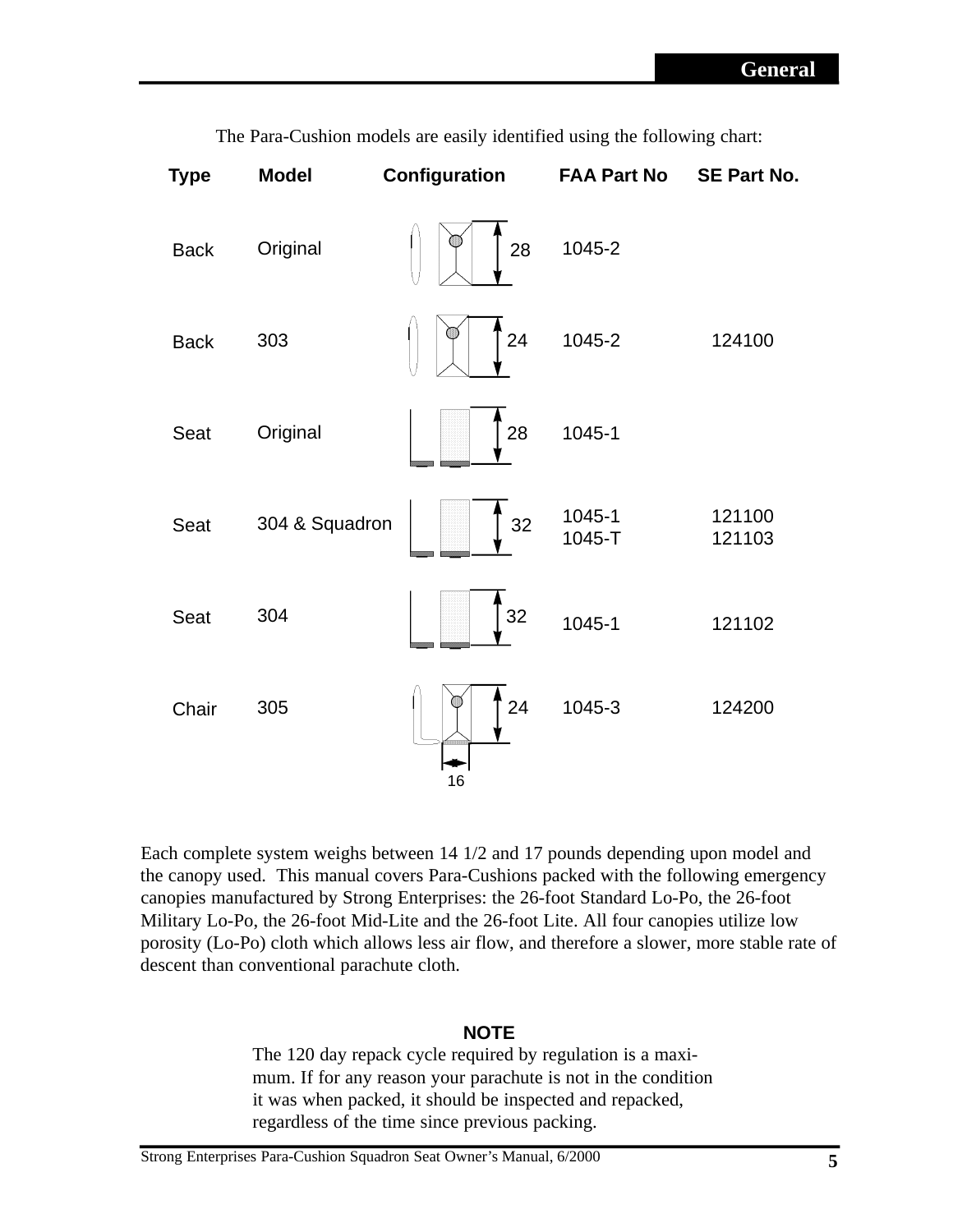## **SYSTEM FUNCTION**

The Para-Cushion is activated by pulling the ripcord handle. This withdraws the ripcord pins and releases the locking loops allowing the pilot chute to eject, catch air and extract the parachute canopy from the container. The canopy is packed with a device called a "diaper" which is sewn to the skirt at the bottom of the canopy and is where some of the suspension lines are stowed. The balance of the lines are stowed inside the container. On deployment, as the canopy is extracted from the container, the lines are also deployed from the container.

When the last stows deploy, the diaper is released allowing the canopy to inflate. The total time for deployment and how far you travel from pulling the ripcord to a full open canopy depends very much on your airspeed. Generally, opening times are from 2 to 3 seconds and the distance fallen would be from 150 feet to 300 feet. This does NOT mean that you should plan on jumping or pulling at 300 feet.

## **CARE OF YOUR PARA-CUSHION**

Parachutes are simultaneously very rugged and quite delicate. They are pieces of life saving equipment and should be treated with care. Parachutes are made of nylon, a very strong and durable material, but even nylon has enemies. Small amounts of acid will eat it and ultraviolet sunlight weakens nylon rapidly. This is a surface effect so that thicker material, such as webbing or pack material are not seriously affected, but canopy cloth is very vulnerable. If your Para-Cushion is opened or used, it should be taken to a certified parachute rigger, parachute loft or returned to the manufacturer for airing, drying, inspection and repack. FAR 65.129 requires that no parachute be packed, maintained, or altered in any manner that deviates from procedures approved by the manufacturer.

The parachute should be left unopened inside its protective container ready for use. When you take your Para-Cushion to your rigger for servicing, they will be glad to allow you to pull the ripcord yourself, give you a functional demonstration, and answer all your questions. We urge you NOT to open your parachute in the field for demonstration purposes. Foreign objects can damage the canopy which will require repairs at your expense.

When your Para-Cushion is in the aircraft care must be exercised to assure that it is not damaged. Be sure that it does not come in contact with any sharp or loose metal surfaces, or any objects within the plane which might cut or snag it. All metal edges and exposed nuts and bolts, etc. should be taped or covered to prevent wear on the parachute container. Be sure that your parachute does not come in contact with water, oils, acids, grease, dirt, agricultural or fire retardant chemicals. When not in use, store your Para-Cushion in its carrying bag in a clean, dry, protected area. If in doubt as to its condition, consult your nearest parachute rigger, parachute loft, or Strong Enterprises.

> **CAUTION NEVER STORE YOUR PARACHUTE IN YOUR COCKPIT EXPOSED TO THE SUN!**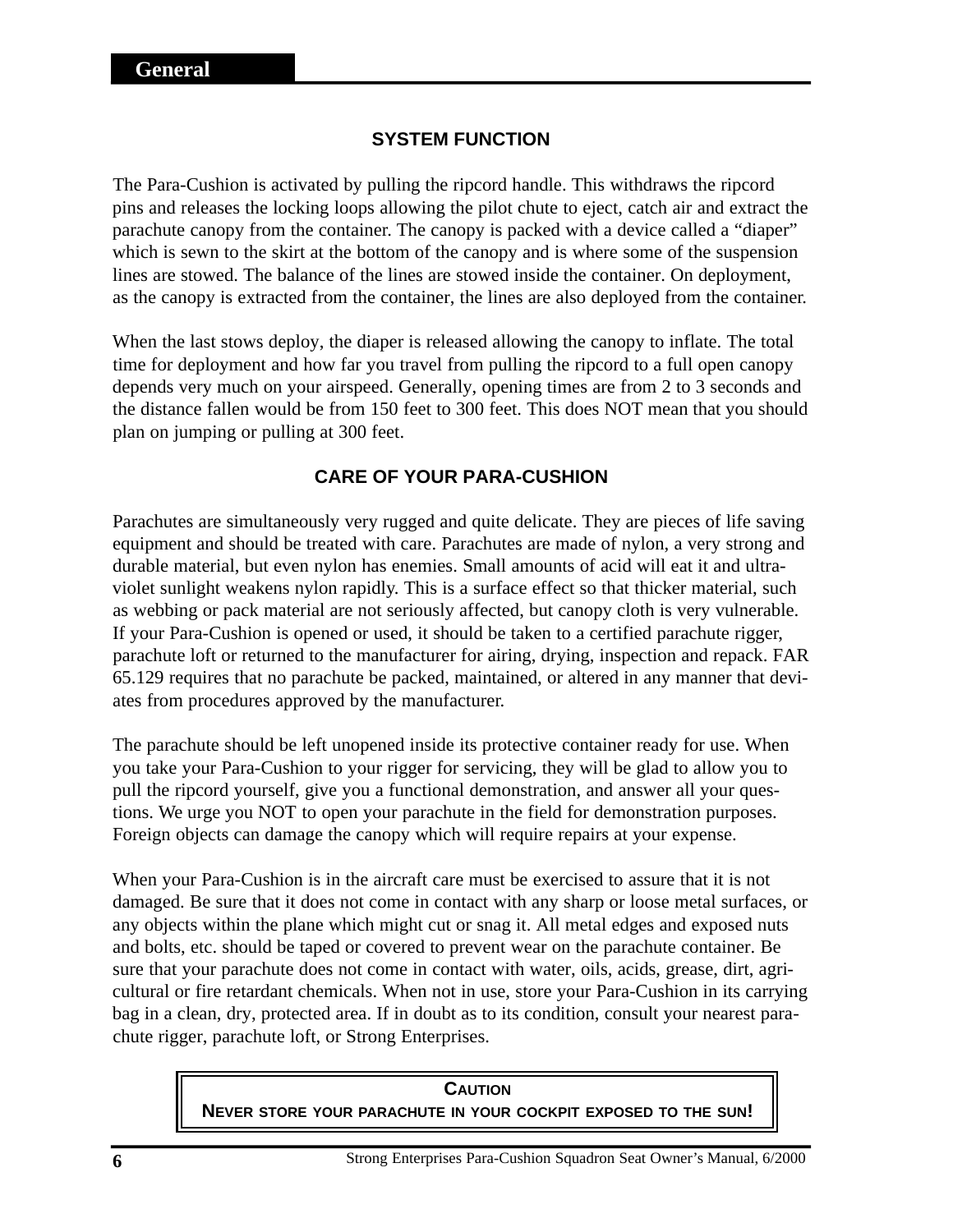## **SERVICE LIFE**

Strong Enterprises and other members of the Parachute Industry Association (PIA) are currently discussing guidelines for a recommended service life. FAR 65.129 requires that "No certificated parachute rigger may pack a parachute that is not safe for emergency use," so until guidelines are established, the continued airworthiness of an assembly is established by the licensed parachute rigger who inspects it as part of his repacking procedure. While proper care can no doubt extend its usefulness, an older parachute should be examined more closely for signs of deterioration. Your parachute should be treated as the sensitive piece of life saving equipment that it is, but it should not be expected to last forever, even when proper care is taken.

## **USING THE PARA-CUSHION**

## **PREFLIGHT INSPECTION**

Prior to each flight the parachute should be inspected before it is put on. Check it visually for any unsafe condition. Be sure the harness is not twisted or misrouted. Are the fittings rusted? Did it get oily on the hanger floor? Is the ripcord handle secure in its pocket (under the fabric pocket covering)? Lift the Velcro® on the back pad (unzip the seat pad on the seat model "304") and check the ripcord pins to be sure they are properly seated in their loops. All pins should extend at least 1/2 inch beyond the fabric locking loop. Be sure the rigger's seal thread is still intact around the last pin. That's your assurance it has not been opened since it left the rigger's packing table. Check the packing data card in the nearby pocket to be sure that the parachute has been repacked within the previous 120 days.

## **FITTING THE PARACHUTE HARNESS**

Strong Enterprises produces 3 basic harness designs, the standard fixed harness, the fully adjustable harness, and the aerobatic harness. Below, please find proper fitting for each of these models.

Standard Fixed Harness - This harness has 3 adjustment points, one on the chest, and one on each leg. If you are putting the parachute on for the first time, unsnap the hardware on the straps, loosen the three adjustment points, and slip your arms through the main lift web (the vertical straps in front), much like putting on a jacket. Next, reach between your legs, pick up each leg strap, untwist them if necessary, and snap them in place on each side of the lower portion of the main lift webs. Lean forward, pull the leg straps below your hips, and tighten them snugly, yet comfortably around your thighs. Finally snap and adjust the chest strap. Fold and stow the webbing ends in the elastic keepers. Be sure the ripcord handle is accessible.

Fully Adjustable Harness - The fully adjustable harness allows you to custom fit your harness. To properly adjust this harness, first loosen all adjustment points all the way out. Then put on the parachute as explained above being sure to fit the leg straps snugly. Then stand at attention and take up the slack in the main lift web (vertical straps) by pulling on the harness ends located just above the leg pads. This should pull the straps down snug over your shoulders. Next adjust the horizontal back strap (located behind you at the leg junction) to just come in contact with your back. This strap need not be tight for a comfortable fit. Finally snap and adjust the chest strap, fold and stow the webbing ends in the elastic keepers. Be sure the ripcord handle is accessible.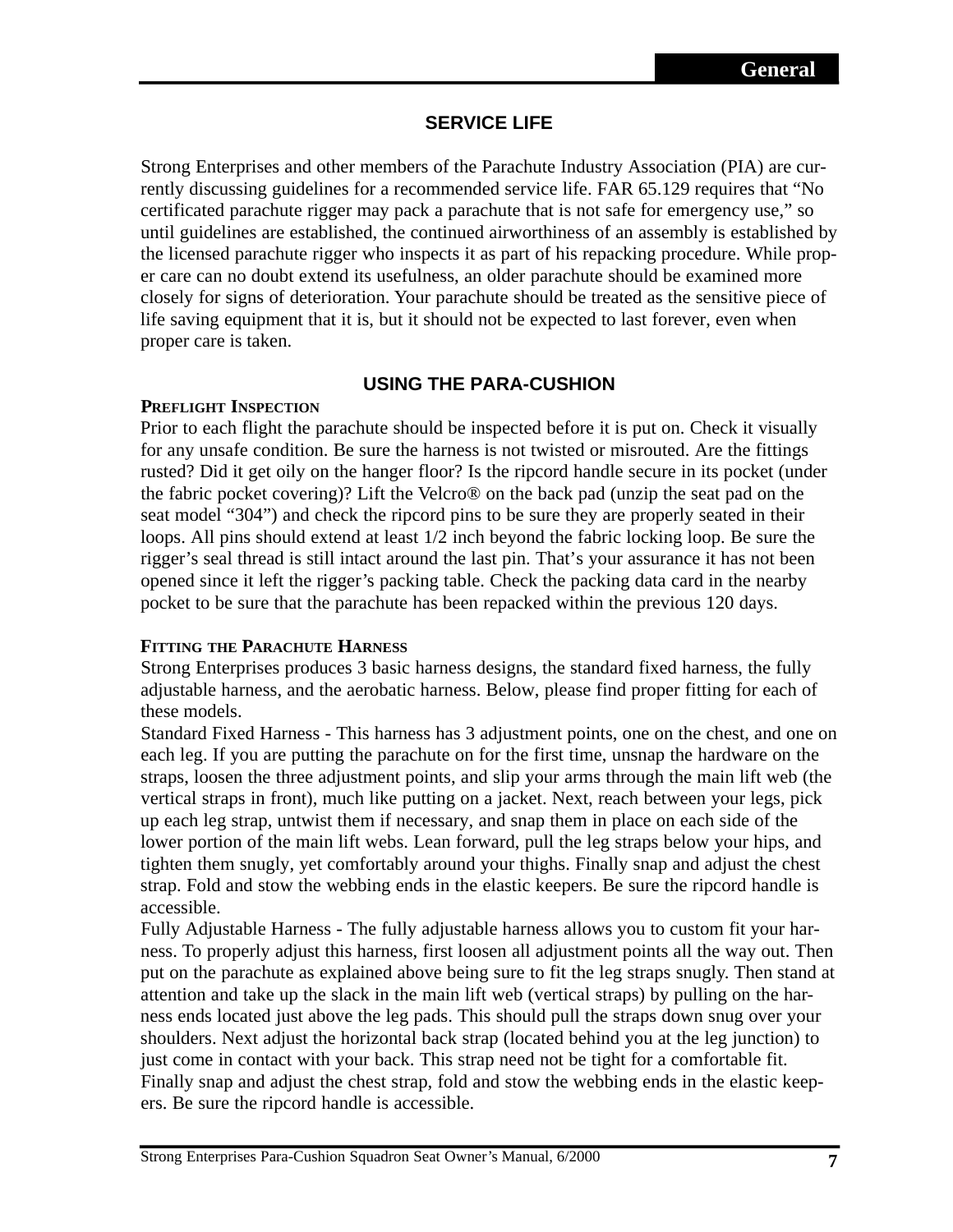## **General**

Aerobatic Harness - The Aerobatic, or two point harness moves the snaps normally located on the leg, to the middle of the chest, thereby preventing interference with your seatbelt. To properly don this harness loosen the two adjusters all the way out, next slip your arms through the main lift webs (the vertical straps in front), much like putting on a jacket, then reach between your legs, pick up the right leg strap, untwist if necessary and thread the right strap through the loop located on the right main lift web at the leg junction taking care not twist the strap. Next, snap it in place at the chest on the opposite (Left) main lift web. Repeat the process for the left strap. The straps should be adjusted not so tight that it restricts your ability to stand upright. Resist the urge to overtighten the straps once you are seated. Fold and stow the webbing ends in the elastic keepers. Be sure the ripcord handle is accessible.

## **PLAN AHEAD**

Know and rehearse your emergency procedures before they are needed to reduce your decision making time. With the parachute on, sit in your cockpit and fasten your lap and shoulder belts. Be certain these are over your parachute harness. Wear gloves, helmet and goggles, even headphones if you normally use them. Mentally organize your bailout procedure. Inspect your cockpit for projections or sharp edges that may damage the parachute, or injure you. Consider canopy ejection, oxygen disconnect, or other requirements that you may be faced with. All these things take time, and an emergency leaves you little time for rehearsal. Generally, you are better off staying with the ship if its controllable, but the time you spend evaluating that, reduces your margin of safety, and in some cases the condition can get worse. Make your decision quickly because all these actions consume altitude.

## **HOW TO GET OUT OF THE AIRCRAFT**

It boils down to two things: Get clear of the aircraft, then pull your ripcord. In that order. If the parachute begins to open while you're still aboard, the wind may inflate it, dragging you out, or into the tail. Also, it may entangle with the aircraft. There are no other hard or fast rules—the craft may be tumbling, spinning, or inverted. Simply get yourself out any way you can. Unless you're above 15,000 feet, pull your ripcord to open your parachute immediately, once you're clear. There is enough oxygen to breath, and you'll be descending into more dense air all the time, plus it gives observers an opportunity to get a fix on your position.

## **HOW TO OPEN YOUR PARACHUTE**

The ripcord handle is located near the chest strap on the wearer's left front of the harness. The key is to LOOK at the ripcord handle, rather than fumble or tug on a harness fitting. Beneath the fabric cover, the handle is held in place by a pocket but it may have been dislodged by your exit, so look for it first. REACH over and grab it with both hands (or typically with your right hand and left thumb), and PULL: YANK IT HARD. This is no time to be gentle! Actually pulling, which uses the muscles of your forearms, is not as effective as pushing, which takes advantage of your upper arm strength. If it doesn't come free on the first pull, check to make sure you have the handle in you hand, back the handle up to the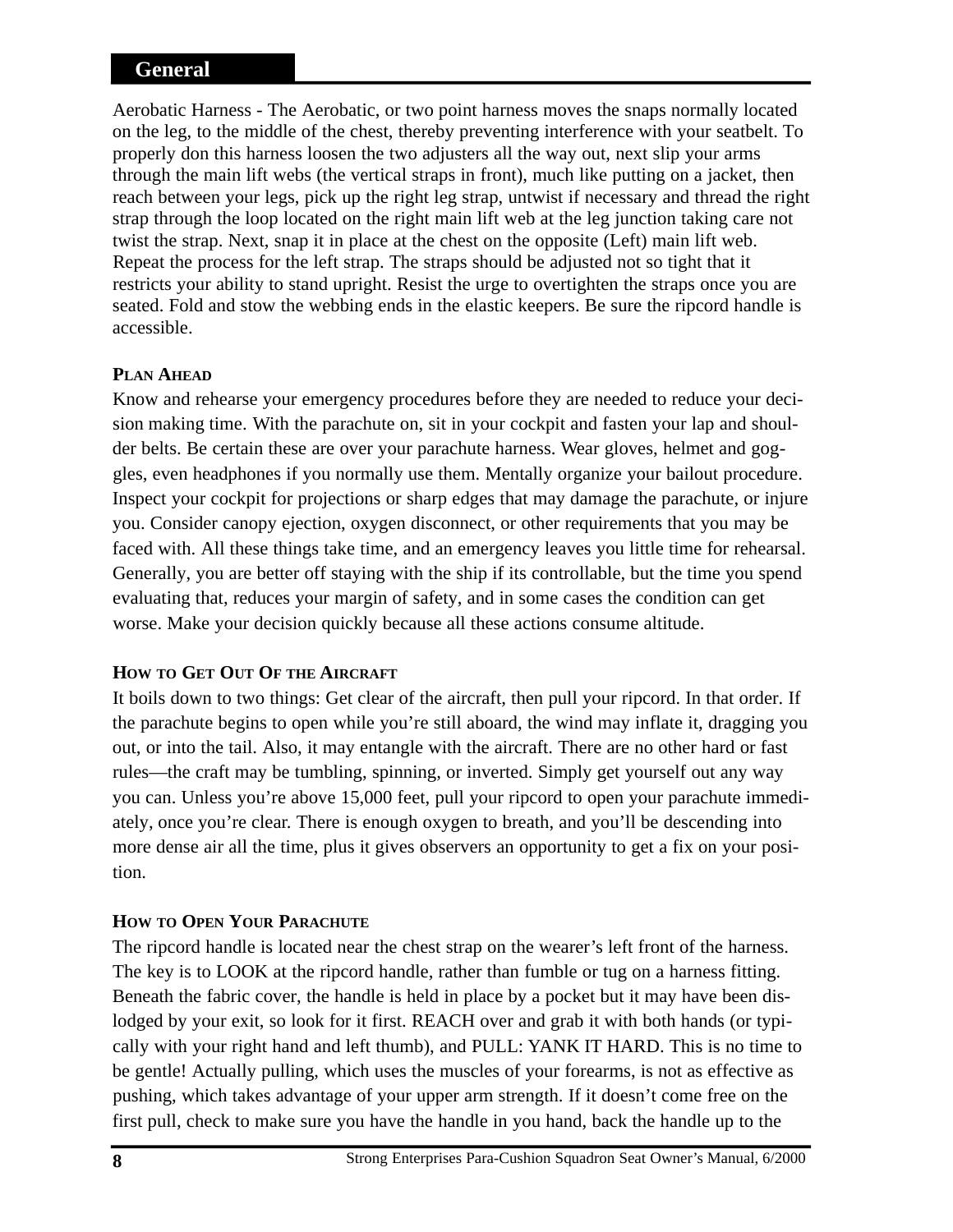housing to create slack in the cable, then punch it out again. The entire cable assembly should come completely out of the housing. To reduce the pull force, push it in the direction that the protective ripcord housing points rather than straight out from your chest. The Para-Cushion Seat container has a housing coming from under you, so pull the handle straight up, over your head. The Para-Cushion Back and Para-Cushion Chair both have housings coming over your shoulder, so push the handle down toward your feet. By having both hands together on the handle, you also reduce the chance of the canopy or lines entangling with an extended limb. Keep your feet together for the same reason. Body position is secondary to pulling. Remember to **LOOK-REACH-PULL.**

## **HOW TO STEER**

Having a steerable parachute reduces your rate of descent, increases your stability, and allows you to avoid obstacles (buildings, trees, water, power lines, etc.). The parachute drifts with the wind and has a forward speed of about 6 MPH, which can be directed with or against the wind using the built-in steering vents in the rear. The canopy may be turned by pulling down on the steering line rings or webbing toggles, located on the rear of the risers, just above your head. An 8-12 inch pull will produce a slow rotation, but excessive pulling will not improve the performance.

## **HOW TO LAND**

Like birds and smart pilots, you want to reduce your landing speed by facing into the wind, or quartering slightly. Avoid all but very slight turns below 200 feet. Push your feet and knees tightly together, with your toes slightly pointed so you don't land on your heels. The tension caused by keeping your ankles and knees pressed tightly together increases their individual support, reducing your chance of injury. Keep your elbows in and try to look at the horizon, not down at the ground. This will give you a better idea of your altitude (much like looking out the side, rather than over the nose during a landing flare). Maneuver the canopy as necessary to avoid all obstacles. In event of a tree or power line landing, keep your feet together so you don't straddle a limb or wire, and be prepared to slide through and hit the ground afterwards. You should be able to avoid power lines, but if not, throw away the ripcord — it is three feet of dangling electrical conductor. To prepare for a water landing the chest strap may be unfastened (except with the Aerobatic harness) as long as you cross your arms in front of the harness to prevent falling out. Depth perception over water is difficult at best, so do not attempt to leave your harness "just above" the water.

#### **RECOVERY**

If the wind keeps your canopy inflated after touchdown, you may be dragged, so pull in on the lines closest to the ground to spill some air, and then run around the canopy to collapse it. In event of a water landing, take a deep breath just before you splash down. Once under water, unfasten your harness straps and swim as far as possible straight ahead which should be upwind, allowing the canopy to blow away from you. Entanglements with soggy nylon cloth and lines can weigh you down. If suspended from a power line, do not attempt to climb down, and do not accept assistance from anyone until the power has been shut off.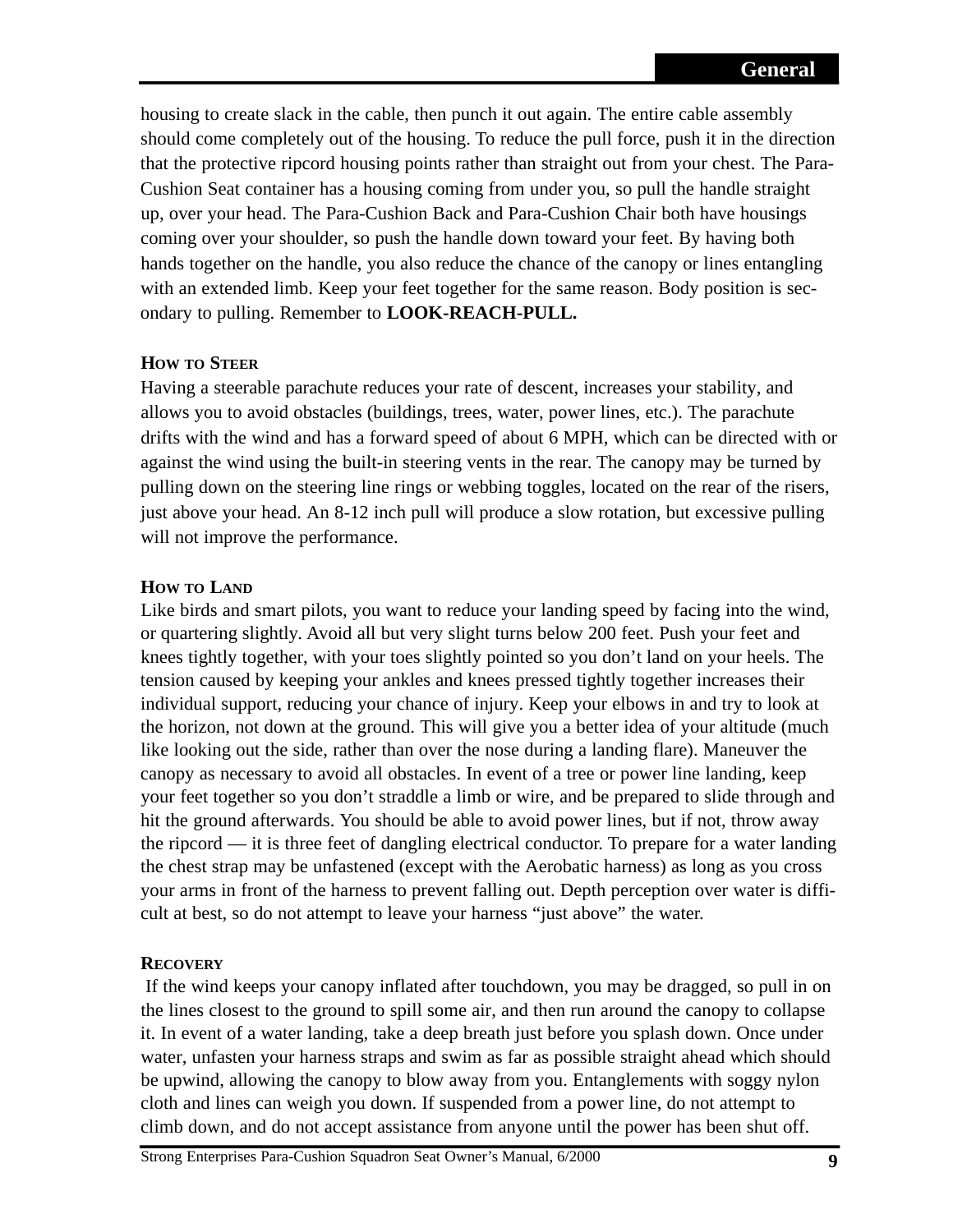## **PARA-CUSHION SERIES COMPONENT CHART PART NUMBER 1045-( )**

| Component                   | Stock#    | Seat $(-1)$ |      |      | Back (-2) Chair (-3) Squad (-T) |
|-----------------------------|-----------|-------------|------|------|---------------------------------|
| Harness/Container:          |           |             |      |      |                                 |
| <b>Back</b>                 | 124100    |             | 1 ea |      |                                 |
| Seats, 304                  | 121100    | 1 ea        |      |      |                                 |
| <b>Squadron Seat</b>        | 121103    |             |      |      | 1 ea                            |
| Chair                       | 124255    |             |      | 1 ea |                                 |
| Ripcords:                   |           |             |      |      |                                 |
| 2-Pin, Original (Cl.leaf)   | 632334254 | 1 ea        |      |      |                                 |
| 2-Pin, 304, Squad (Cl.leaf) | 632334260 | 1 ea        |      |      | 1 ea                            |
| 2-pin 304 Xtra Large        | 632374260 | 1 ea        |      |      |                                 |
| (Cl.leaf)                   |           |             |      |      |                                 |
| 3-Pin, Original (Cl.leaf)   | 612394364 |             | 1 ea |      |                                 |
| 3-Pin, 303/305 (Cl.leaf)    | 612364363 |             | 1 ea | 1 ea |                                 |
| 2-pin, 304 (Mini-D)         | 631334260 | 1 ea        |      |      |                                 |
| 3-pin, 303/305 (Mini-D)     | 611366363 |             | 1 ea | 1 ea |                                 |
| Cap & Loop lengths:         |           |             |      |      |                                 |
| All Seats, 10"              | 861044    | 1 ea        |      |      | 1 ea                            |
| Seat w/Mil-Lopo, 10.25"     | 861042    | 1 ea        |      |      | 1 ea                            |
| All Backs, 9"               | 861043    |             | 1 ea |      |                                 |
| 305 Chair, 9"               | 861043    |             |      | 1 ea |                                 |
| <b>Pilot Chutes:</b>        |           |             |      |      |                                 |
| Lil' Grabber, 71E2002       | 790120    | 1 ea        | 1 ea | 1 ea | 1 ea                            |
| MA-1, 53J7205               | 790112    | 1 ea        | 1 ea | 1 ea | 1 ea                            |
| Bridles:                    |           |             |      |      |                                 |
| Sewn, 40"                   | 810150    | 1 ea        | 1 ea | 1 ea | 1 ea                            |
| Tied, $36$                  | 810130    | 1 ea        | 1 ea | 1 ea | 1 ea                            |
| Canopies:                   |           |             |      |      |                                 |
| Standard Lo-Po              | 420510    | 1 ea        | 1 ea | 1 ea | 1 ea                            |
| Military Lo-Po (5)          | 420520    | 1 ea        | 1 ea | 1 ea | 1 ea                            |
| Mid-Lite $(6)$              | 420550    | 1 ea        | 1ea  | 1ea  | 1 ea                            |
| Lite $(1014)$               | 420601    |             |      |      |                                 |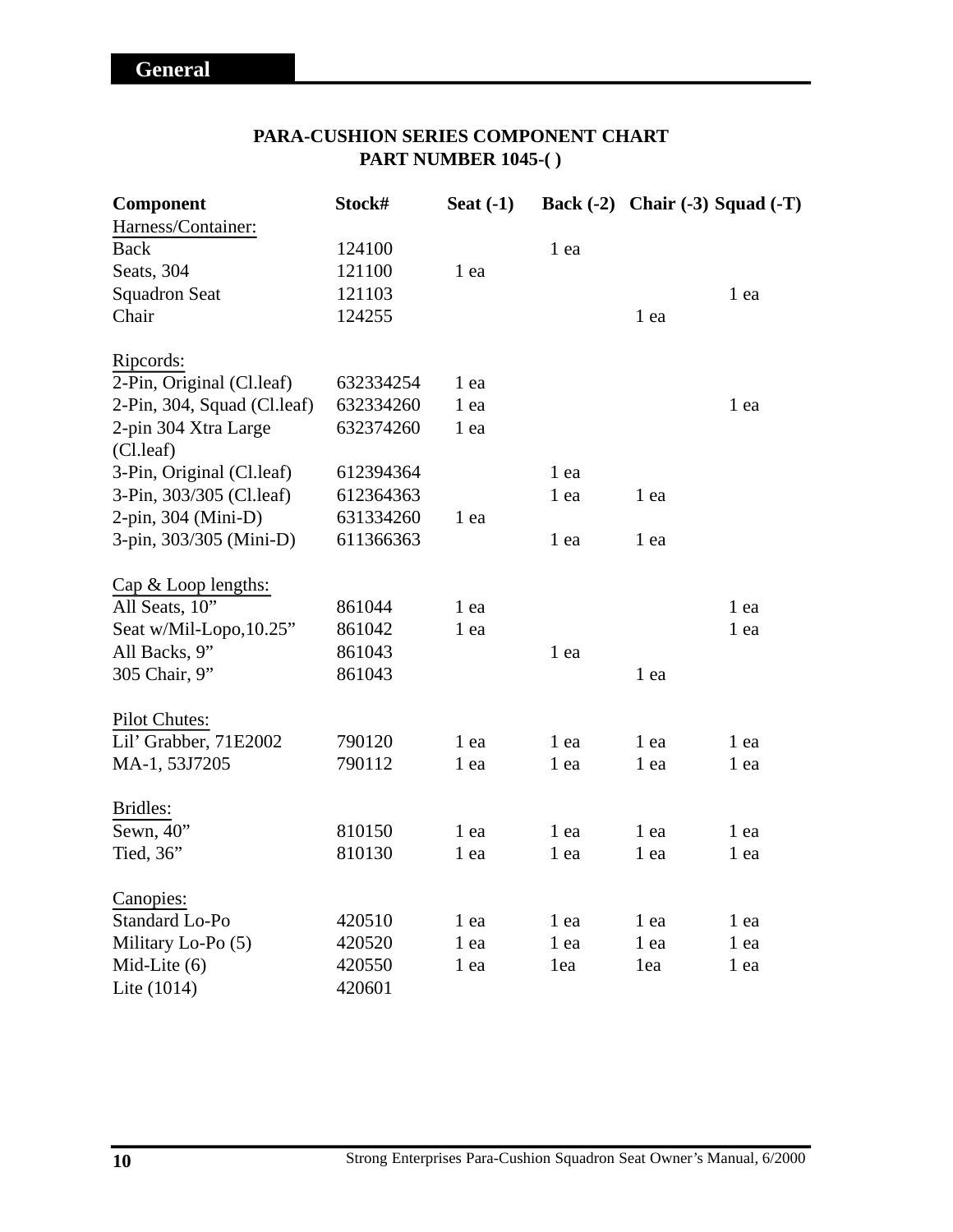# **CAUTION**

## THE LITE CANOPY HAS A MAXIMUM RECOM-MENDED WEIGHT LIMIT (WEARER, CLOTHES, AND EQUIPMENT) OF 175 LBS. (79.5 KG).

#### **NOTE**

Ripcord cable length is measured from the tip of the end pin to the ball swage. Pin space is measured from tip to tip.

#### **NOTE**

On new closing loops, a tolerance of minus 0 or plus 1/8 inch is allowed from the referenced flat dimensions when measured under moderate (finger) tension. Some stretching is to be expected with previously packed loops.

#### **NOTE**

Standard 2" x 3/8" parachute rubber bands were used on early production units. Later, a heavier version of the same was cut in half, rendering a 2" x 3/16" band. Current production utilizes a shorter  $1 \frac{1}{4}$ " x  $\frac{3}{8}$ " stow band which does not require doubling. Some units have a combination, using the smaller stow bands on the diaper and "half" line stows.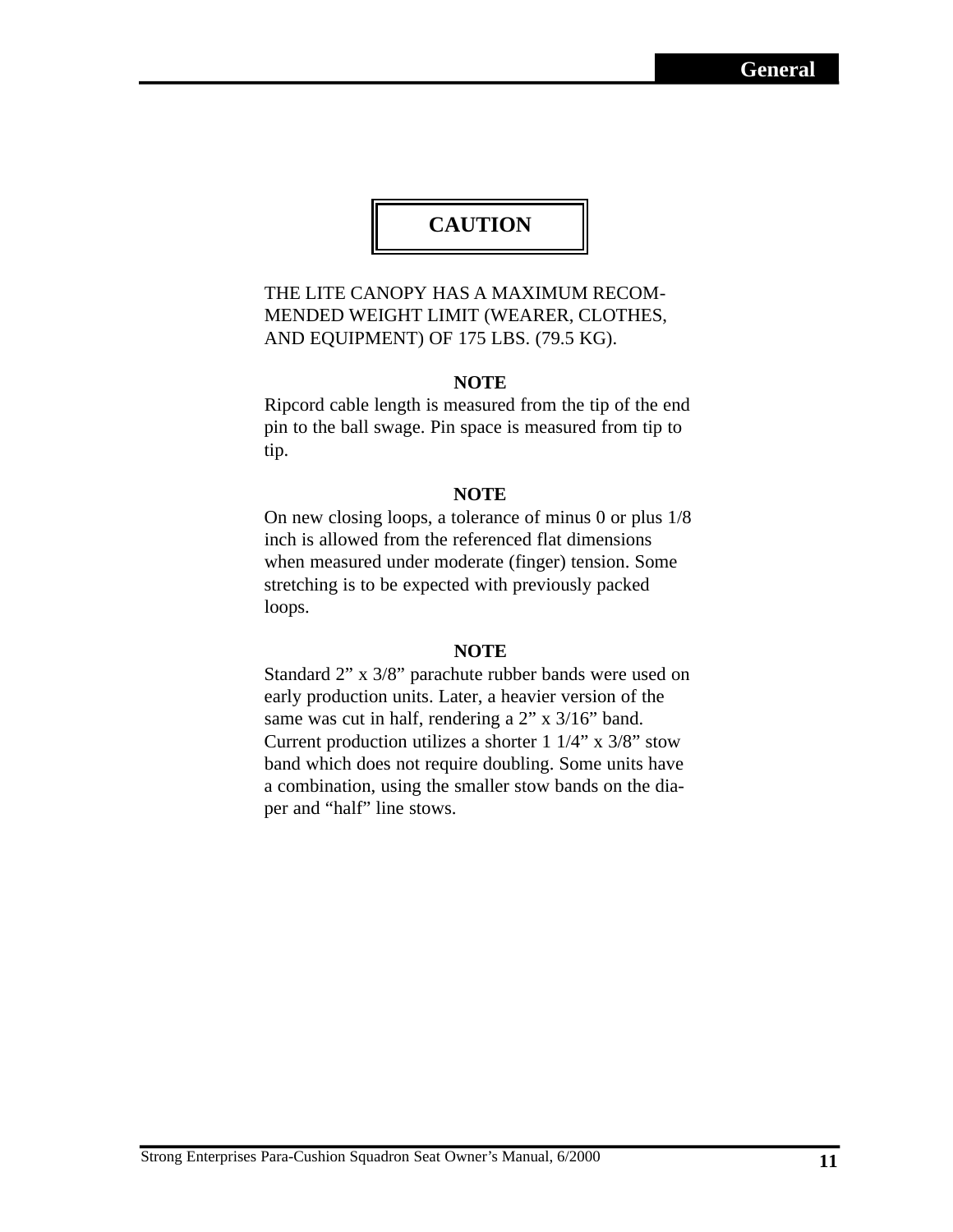## **GENERALASSEMBLY INSTRUCTIONS**

#### **INTRODUCTION**

Virtually all Para-Cushions are assembled and packed before they leave the factory, but the rigger may have to replace worn or damaged components. Specific assembly instructions that are unique to each model are immediately after these general instructions.

#### **COMPONENTS**

Compare the components of the assembly to be packed with the parts list on page 10. Carefully inspect each item to assure an airworthy condition. Replace worn stow bands as necessary. We recommend the inspection procedure in Chapter 9 of The Parachute Manual by Dan Poynter.

#### **PILOT CHUTE CAP**

The Para Cushion models 303 (back), 304 (seat), Squadron Seat 306 and 305 (chair) have caps with spandex rims and a separate closing loop. All older models have caps with webbing rims and an integrated closing loop. For the spandex rim version, center the loop assembly across the diameter of the pilot chute crown and hand tack the four corners of the tape to the edge of the pilot chute crown (Illustration G-1).

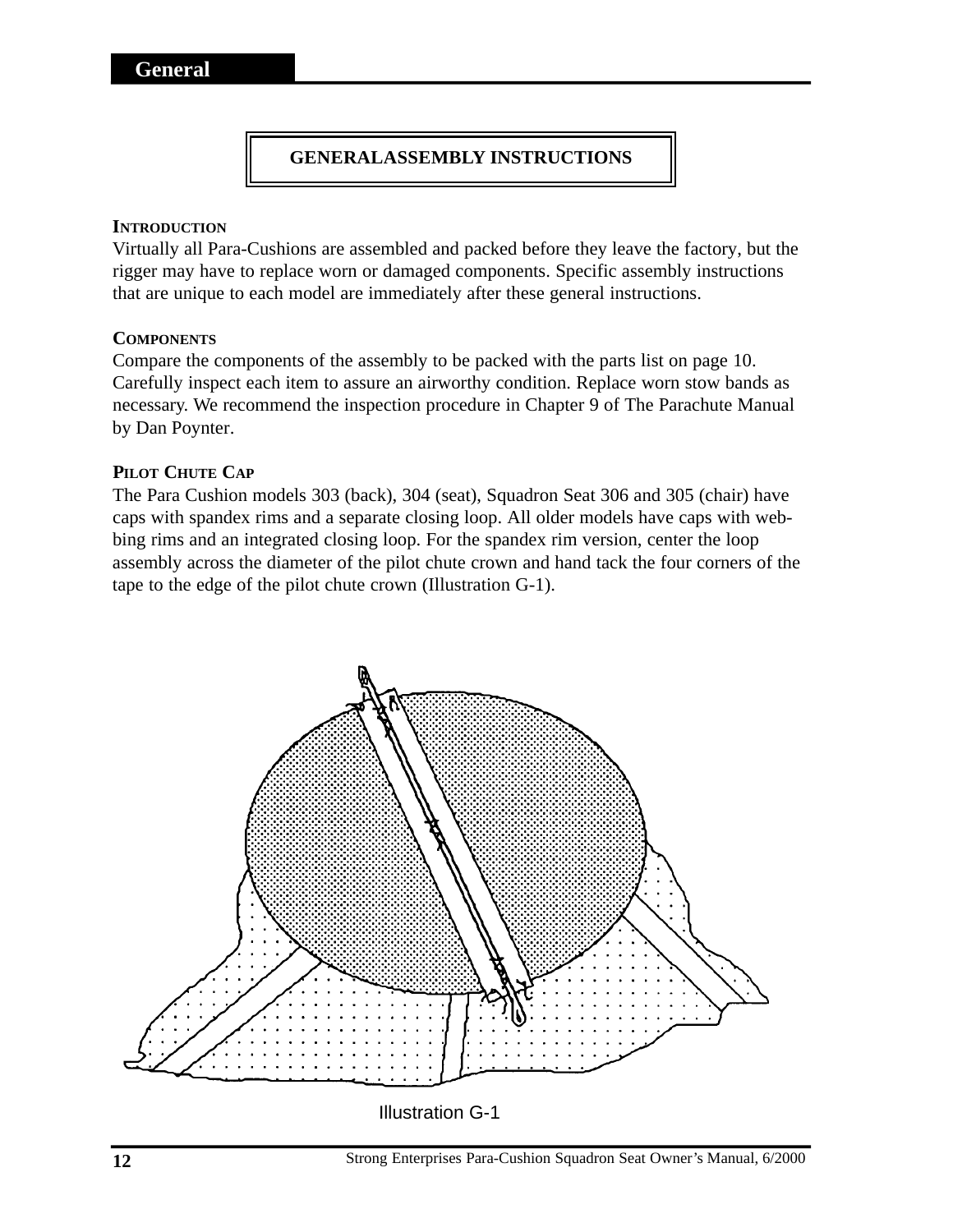Next, route both loops through the pre-cut slots in the elastic. Fit the cap to the pilot chute top by hand tacking the cap to the edge of the crown. The hand tacking will be done in two places 90 degrees from each protruding loop using one turn of 3-cord cotton singled, or the



Hand tack opposite sides 90° from loops. Illustration G-2

equivalent (Illustration G-2).

The webbing rim (old version) of the cap is sewn directly to the crown of the pilot chute. When sewing by hand use an overthrow stitch and E-thread nylon doubled, or equivalent when sewing by machine use E-thread nylon.

## **NOTE**

Some stretch is to be expected with age, but ensure that the pilot chute is snug against the container when packed to prevent the spring from shifting. The closing loop should be replaced at least once a year.

# **WARNING**

## **NEVER SUBSTITUTE ANY OTHER CLOSING LOOP FOR THE LENGTH SPECIFIED IN THE PARTS LIST**

#### **BRIDLE**

Attach the pilot chute to the apex of the canopy with the bridle. Both the 36-inch knotted and the pre-sewn 40-inch "loop-on" bridles are acceptable. If the knotted version is used, both bowline knots must be secured with a surgeon's knot and locking knot using 3-cord cotton or equivalent, doubled and waxed. Trim the loose ends, leaving a 1/2-inch (approx.) tail. If the sewn bridle is used, hand tacking is not required.

#### **ATTACHING THE CANOPY**

Lay the canopy out with name plate gore and steering vents up with the harness and con-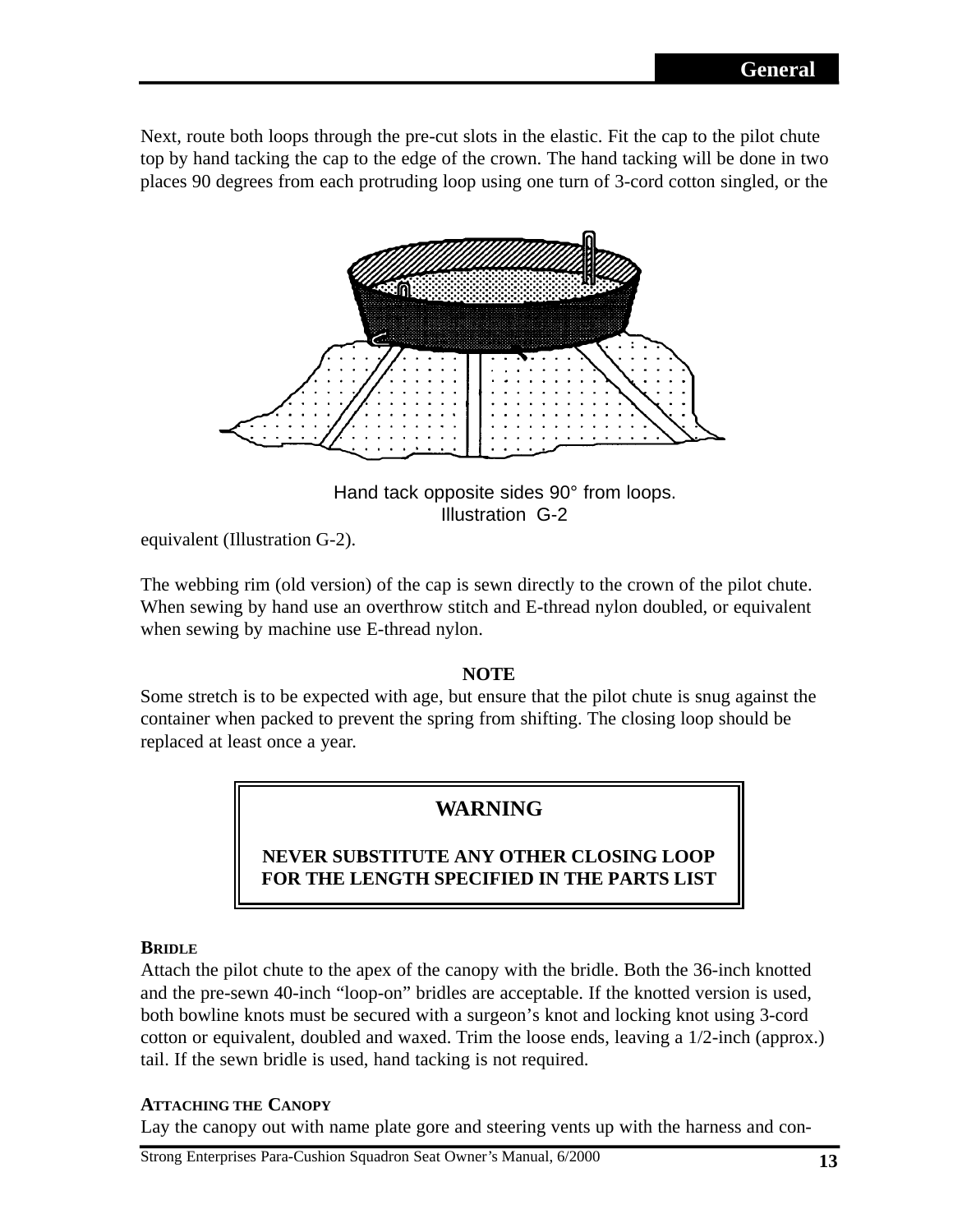## **General**

tainer in the face down, head toward canopy position. Attach the canopy so that the steering vents will be to the rear of the wearer when the canopy is in flight. Line sequence, when viewed from the harness end, must be 12-1, 24-13, except for the Lite canopy, which with only 22 lines, must be 11-1, 22-12.

# **WARNING**

## **ENSURE THAT ALL CONNECTOR LINKS ARE ASSEM-BLED WITH SCREWS PROPERLY TIGHTENED.**

## **INSTALLING THE TOGGLES**

Thread the steering line through the grommet in the toggle, starting from the underside of the toggle (the side with Velcro®). Lay the toggle on the riser where it will be when set, and measure where the steering line should be tied, There should be one or two inches of slack in the steering line after the rest of the lines are pulled tight. Figure-8 the line through the grommet (Illustration G-3) and secure with an overhand knot. If the steering line is thin, as in the Mid-Lite, or Lite, a second figure-8 may be necessary to fill up the grommet hole. Mate the Velcro® to secure the toggle to the riser.

For original Para-Cushions (old style) that utilize a metal ring, route the steering lines through the guide ring on each riser, zig-zag stitch a 1 1/2 inch loop (trim the excess line), then slip loop through and over a 1 inch ring or through the steering loop. Safety tie each steering ring to the riser immediately below the guide ring using seal thread (cotton 24/4), one turn, single ply.



Illustration G-3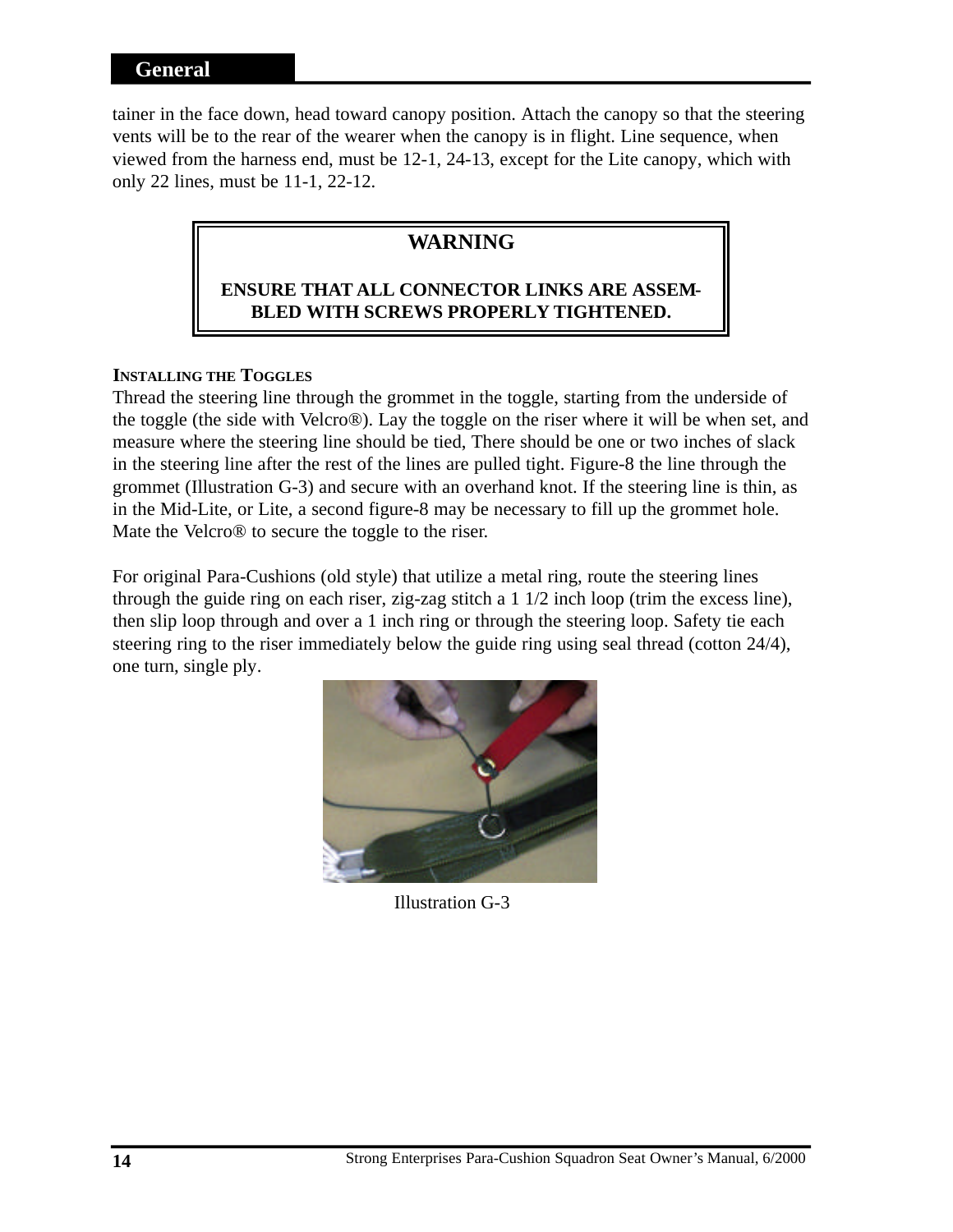# **General**

## **TOOL COUNT**

Be sure you know which packing tools you begin with to ensure you don't leave any in the packed parachute.

1 ea Fid or packing paddle 1 ea Pilot chute closing strap 1 ea Line separator 4 ea Shot bags (minimum) 1 ea Pilot chute closing rod 3 ea T-handles (2 for seat) 3 ea Pull-up cords (2 for seat) 1 ea Owners Manual



## **INSPECTION**

Inspect thoroughly, checking for completeness and any damage, straighten the apex. Always perform a complete suspension line continuity check. Viewed from the harness, it should be 12-1, 24-13; except for Lite canopy which is 11-1, 22-12. Check that connector link screws are tight

## **PLEAT & LONG FOLD**

Pleat in the normal manner, with an equal number of gores to each side. Fold the skirt up 90 degrees parallel to the radial seams (Illustration G-4).



Illustration G-4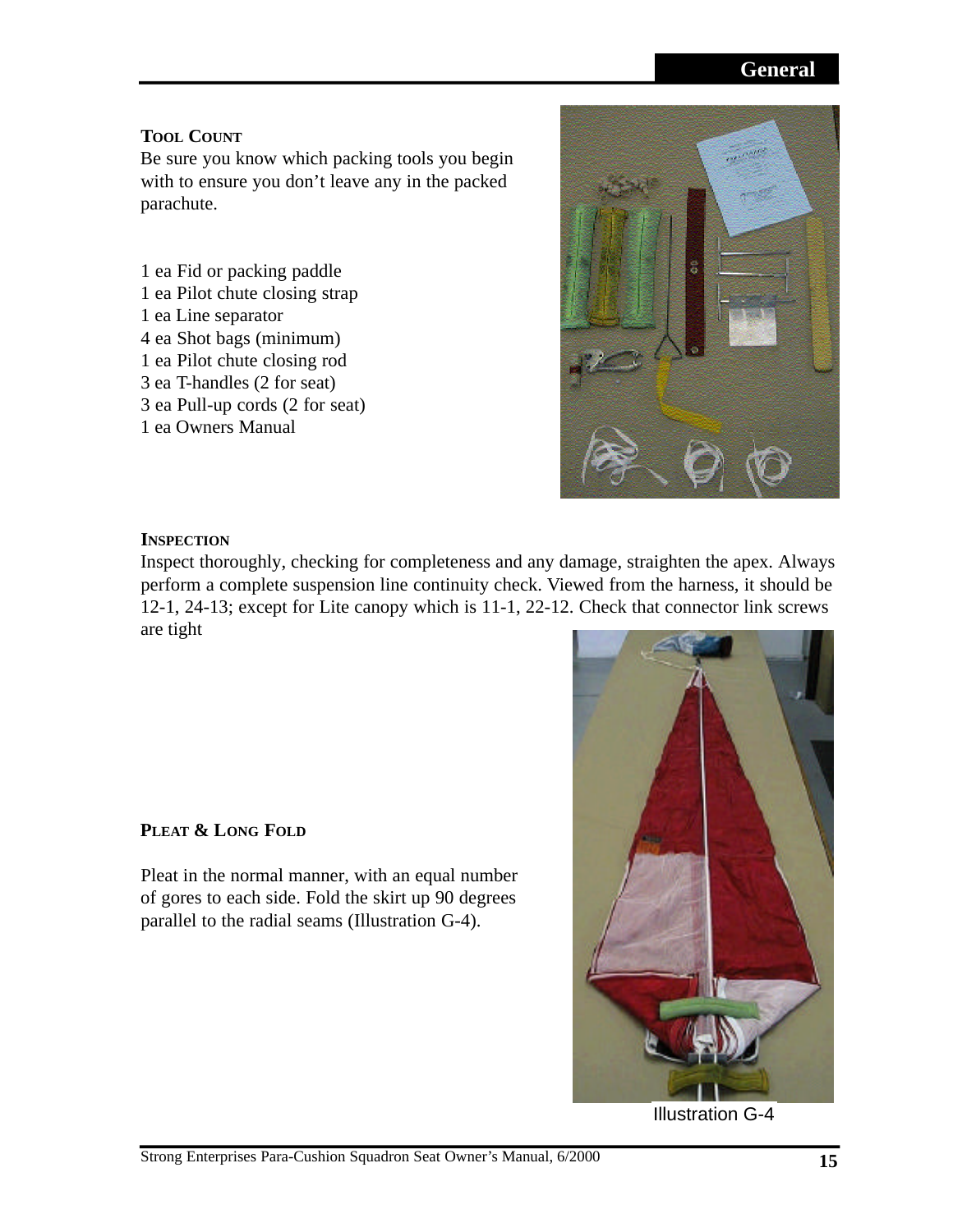Long fold in fifths (by folding both sides to meet at the center, and then folding in thirds, overlapping) tight and narrow (Illustration G-5).



Illustration G-5



Illustration G-6

## **SECURING THE DIAPER**

Spread the diaper out flat. Bring the lines in the LEFT-HAND GROUP ONLY loosely up over the skirt. *DO NOT tuck the lines inside the folded canopy. Tucking the lines in the canopy can cause serious burns to the canopy and lines*. Wrap the diaper around the skirt and left line group (Illustration G-6).

**WARNING: PUT ONLY THE LEFT HALF OF THE LINES INSIDE THE DIAPER. OTHERWISE THE PURPOSE OF THE DIAPER WILL BE DEFEATED, ALLOWING IT TO RELEASE BEFORE ALL THE LINES ARE UNSTOWED.**

Pass the three (two on older models) locking rubber bands through their respective grommets in the diaper. Secure the diaper by stowing the left line group through each of the three (or two) rubber bands, stowing from top to bottom making 1 1/2 inch bights. Unless the shorter (1 1/4") rubber bands are used, these rubber bands should be doubled to hold the line stows securely (Illustration G-7).



Illustration G-7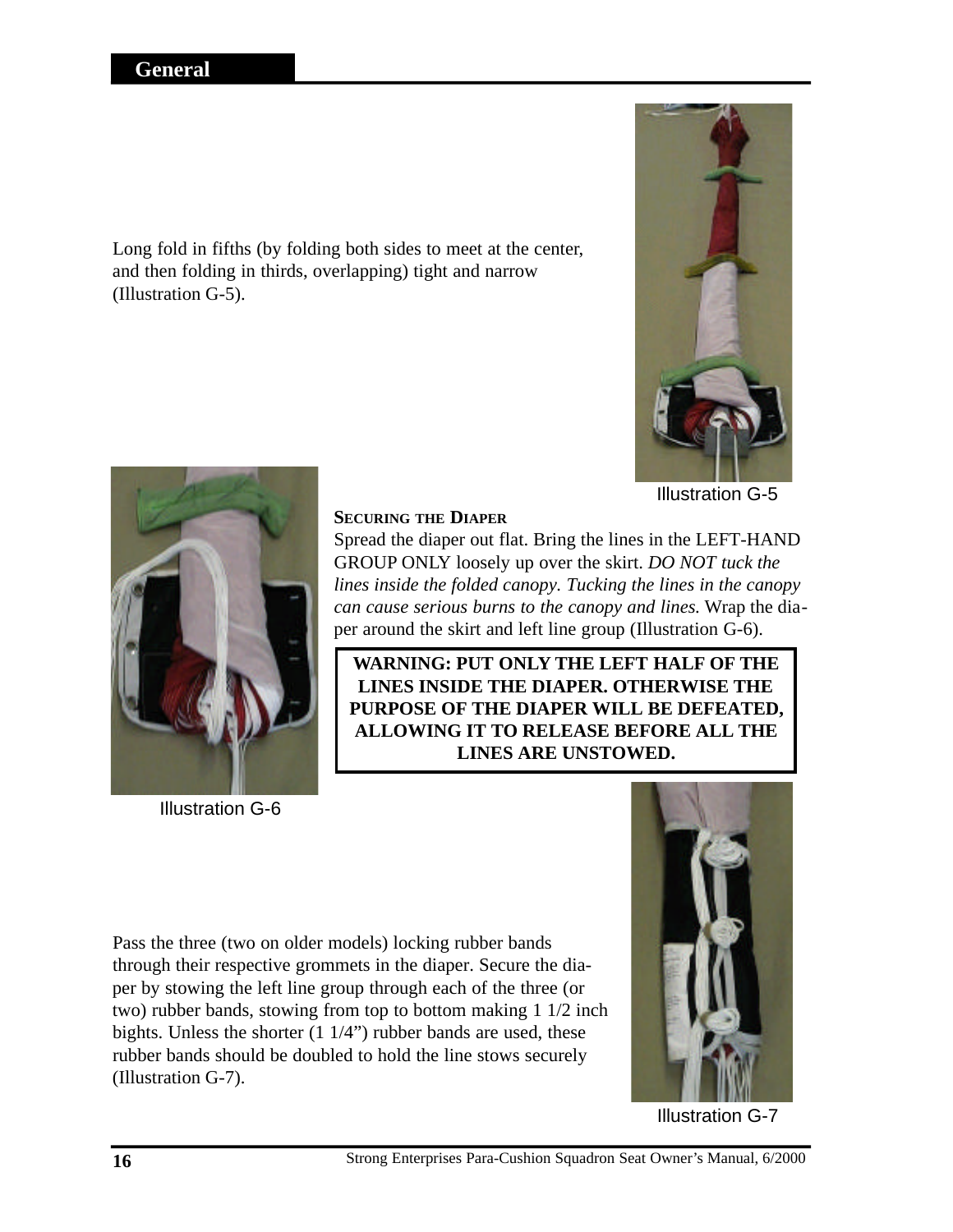# **PARA-CUSHION SQUADRON SEAT**

#### **RISER PLACEMENT**

Route the risers down the backpad and mate the Velcro®. This will result in the connector links being approximately four inches inside the container (Illustration 4-1).



Illustration 4-1



Illustration 4-2

## **FIRST LINE STOW**

After the diaper is secured, the right line group will be 14-16" longer than the left at the pack end. Grasp both line groups together about 16" from the left link. (The slack in the right line group will be toward the link; the lines toward the canopy should be even.) Stow the first bight of line in the third rubber band on the wearer's rear left corner of the container (Illustration 4-2).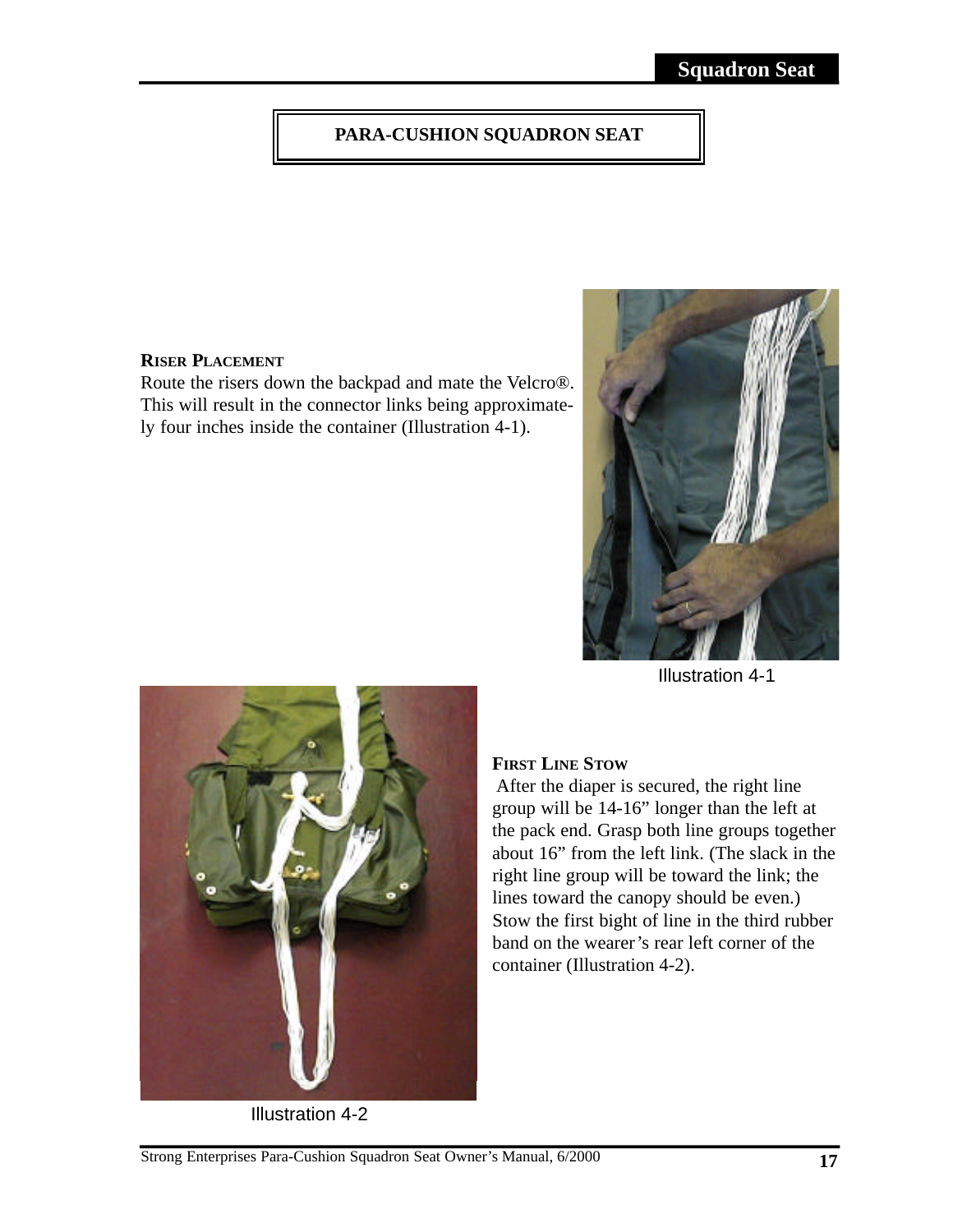## **"EXCESS" OR "HALF" LINE STOWS**

The resulting "excess" length (about 30") from the right riser will have only one-half the total number of suspension lines. Holding both line groups in the front left corner of the pack, pass this "half" stow under the previous ("full") stow, (Illustration 4-3)



Illustration 4-4

This bight may be doubled back on itself before being placed in the rubber band to accommodate for the extra length (Illustration 4-5).



Illustration 4-3

and stow in the first rubber bands, rear and front, on the left side of the center section of the pack (Illustration 4-4).



Illustration 4-5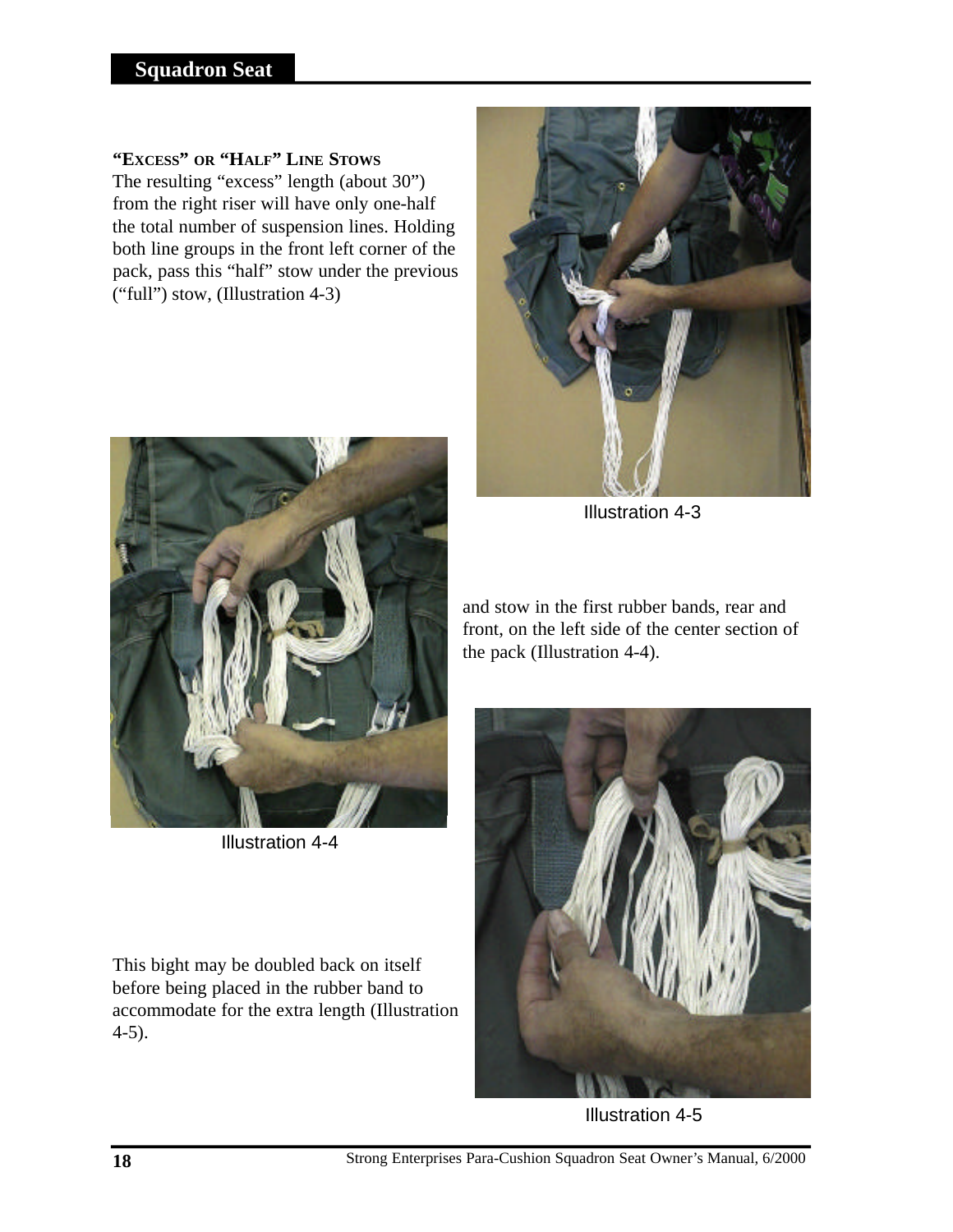## **FIRST LAYER OF LINES**

Now that the two line groups are even, stow the remaining lines in the pack in two layers. Make the stows of the first layer alternate from (wearer's) rear to front, skipping a rubber band between each stow (Illustration 4-6).



Illustration 4-6

## **SECOND LAYER OF LINES**

Make the stows of the second layer alternate from (wearer's) rear to front, using the rubber bands that were previously skipped (Illustration 4-7).



Illustration 4-7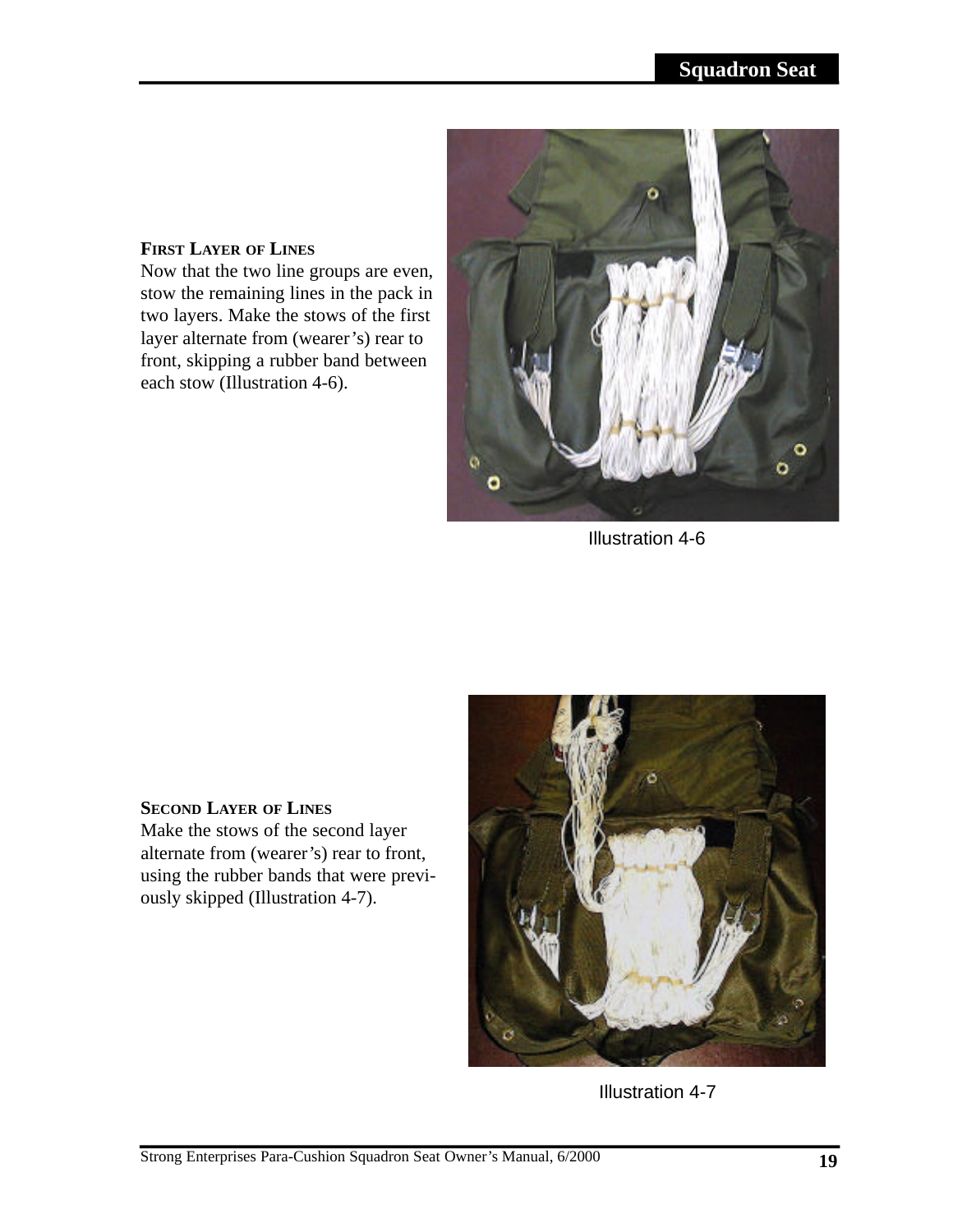Place a pull up cord in both temporary locking loops. They are located between the stow bands in the bottom of the container (Illustration 4-8).



Illustration 4-8

## **SKIRT PLACEMENT**

Slide the skirt straight in towards the lower left corner, leaving it about 2" from the bottom (Illustration 4-9a). Make an S-fold, starting at the top of the diaper, folding down towards and filling the lower left corner. Fill the remaining left side of the pack by stacking the canopy on its side between the lines and the diaper and up towards the top of the container. The canopy goes up, down (fill the corner) up, stacked on its side (Illustration 4-9b).



Illustration 4-9a **Illustration** 9b



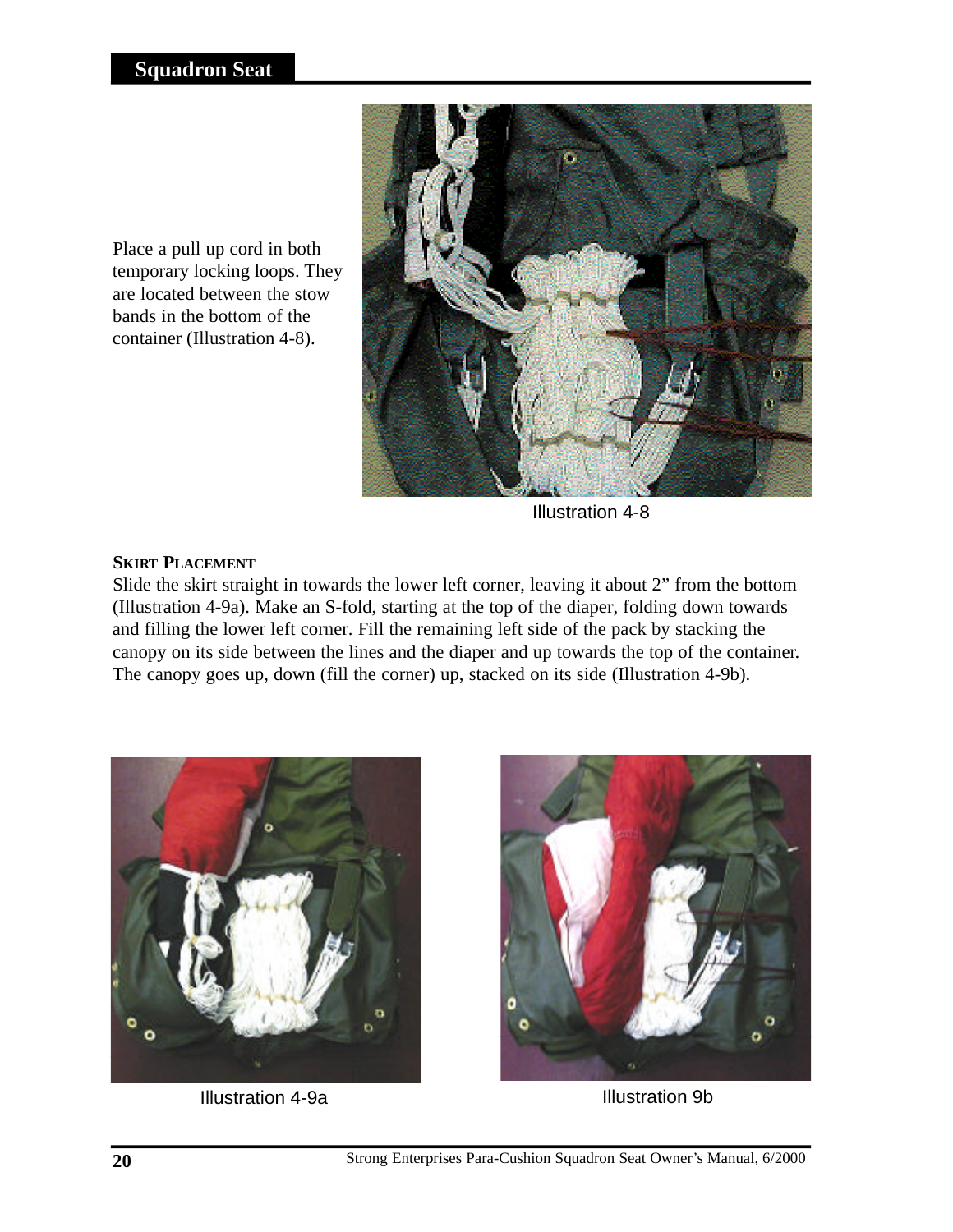## **Squadron Seat**

#### **CLOSE LEFT SIDE FLAP**

Pull up the temporary locking loops and pass them through the two middle grommets on the left flap and secure with temporary pins. Mate the Velcro® located at the top corner of the side flap (Illustration 4-10).



Illustration 4-10



Illustration 4-11

## **ACCORDION FOLD RIGHT SIDE**

Route the canopy across the top of the pack, above the line stows (Illustration 4-11).

Do not stack the folds on top of each other on the right side as is done on the left side. Turn the folds 90 degrees and stack them on their side towards the center of the container filling the corners as you go.

Spread the apex out flat and lay it on top of the folds routing the bridle to the center of the pack, then outside between the container flaps (Illustration 4-12).

Pass the pull up cords through the two middle grommets on the right flap and secure with temporary pins. (Illustration 4-13)



Illustration 4-12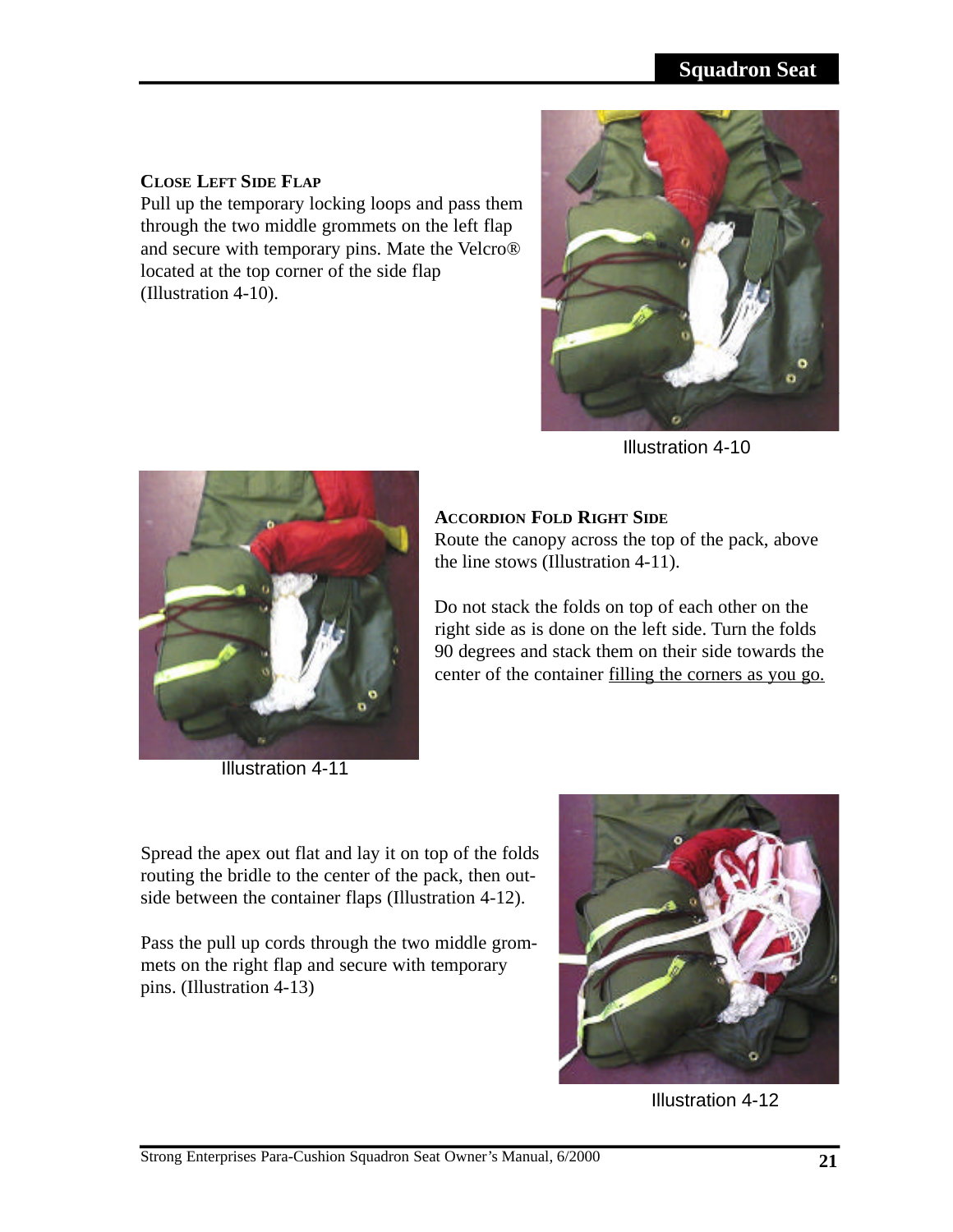#### **CLOSING THE CONTAINER**

The Para-Cushion Squadron Seat is packed without a launching disc. For ease of packing, we recommend compressing the pilot chute on a closing strap and locking it with a locking rod. Pre-close the pack in the following manner by inserting T-handles up through the grommets in the bottom of the pack tray, passing them through the grommets in the flaps so the flaps are closed in the following closing sequence: right side, left side, top and bottom flaps keeping the lines together away from the canopy. (Illustration 4-13). After the T-handles are inserted, pass the two pull-up cords through the closing loops in the pilot chute cap. Next center the pilot chute between the grommets and pass the ends of the pull-up cords through the slots in the T-handles.



Illustration 4-13

Holding the pilot chute in position with one hand, and with the other hand under the pack holding it closed, turn the pack over (Illustration 4-14).



Illustration 4-14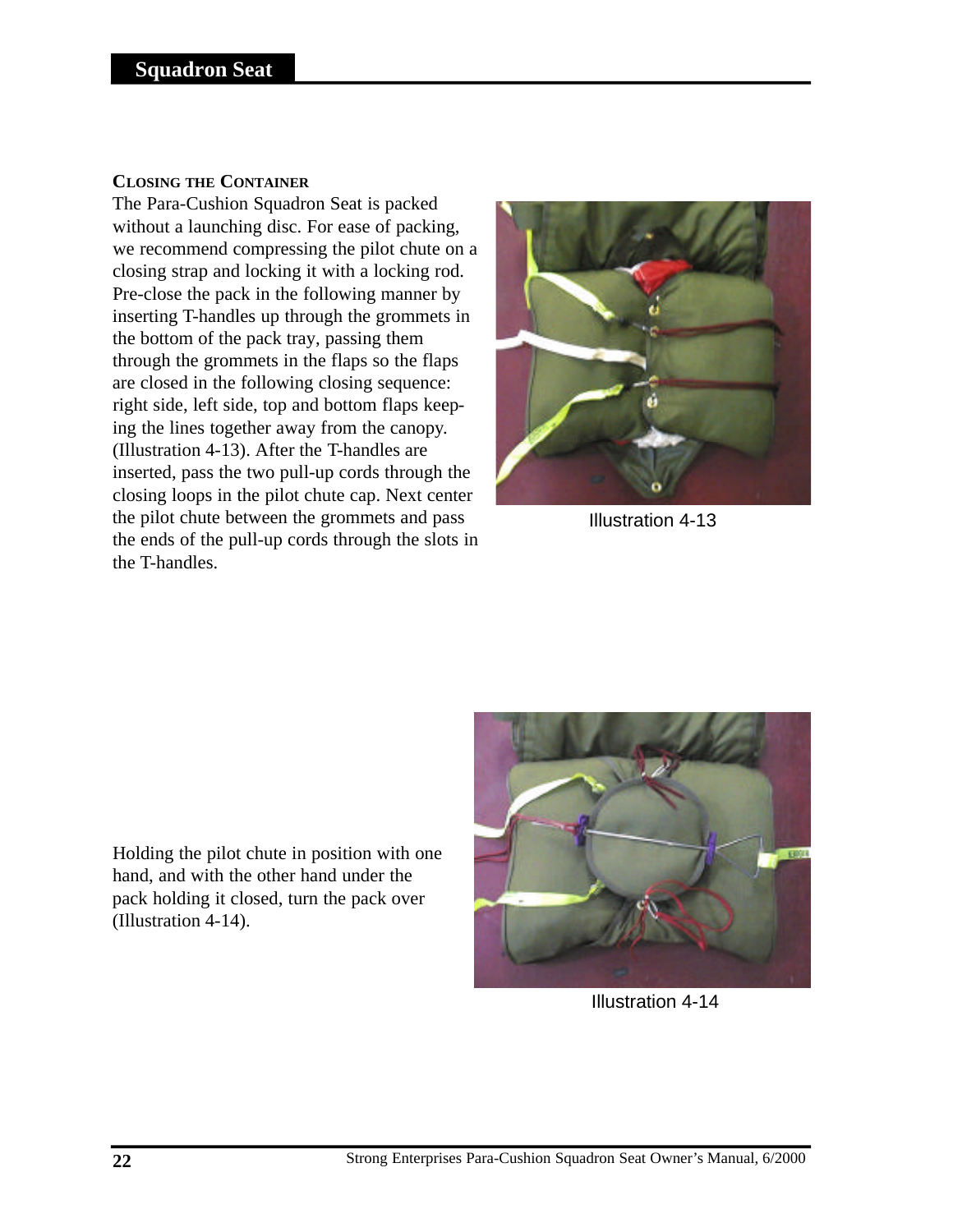Draw the pull-up cords through the grommets by removing the T-handles from the pack. Draw the pull-up cords up tight until the closing loops are through the pack. Work from the rear of the pack to the front inserting each ripcord pin in its loop (Illustration 4-15).

Slowly and carefully remove the pull-up cords to avoid friction burns on the packing loops. Remove the pilot chute locking rod and strap, the four pull-up cords, and the two temporary locking pins .

Use a fid to tuck excess pilot chute fabric under the rim of the cap. Dress the pack and seal the end pin. Complete the data card and your rigger's logbook. Be sure the ripcord handle is secure in it's pocket. Zip the cushion closed and count your tools.



Illustration 4-15

# **CAUTION**

# **COUNT YOUR TOOLS TO ASSURE YOU HAVE NOT LEFT ANY IN THE PACKED PARACHUTE.**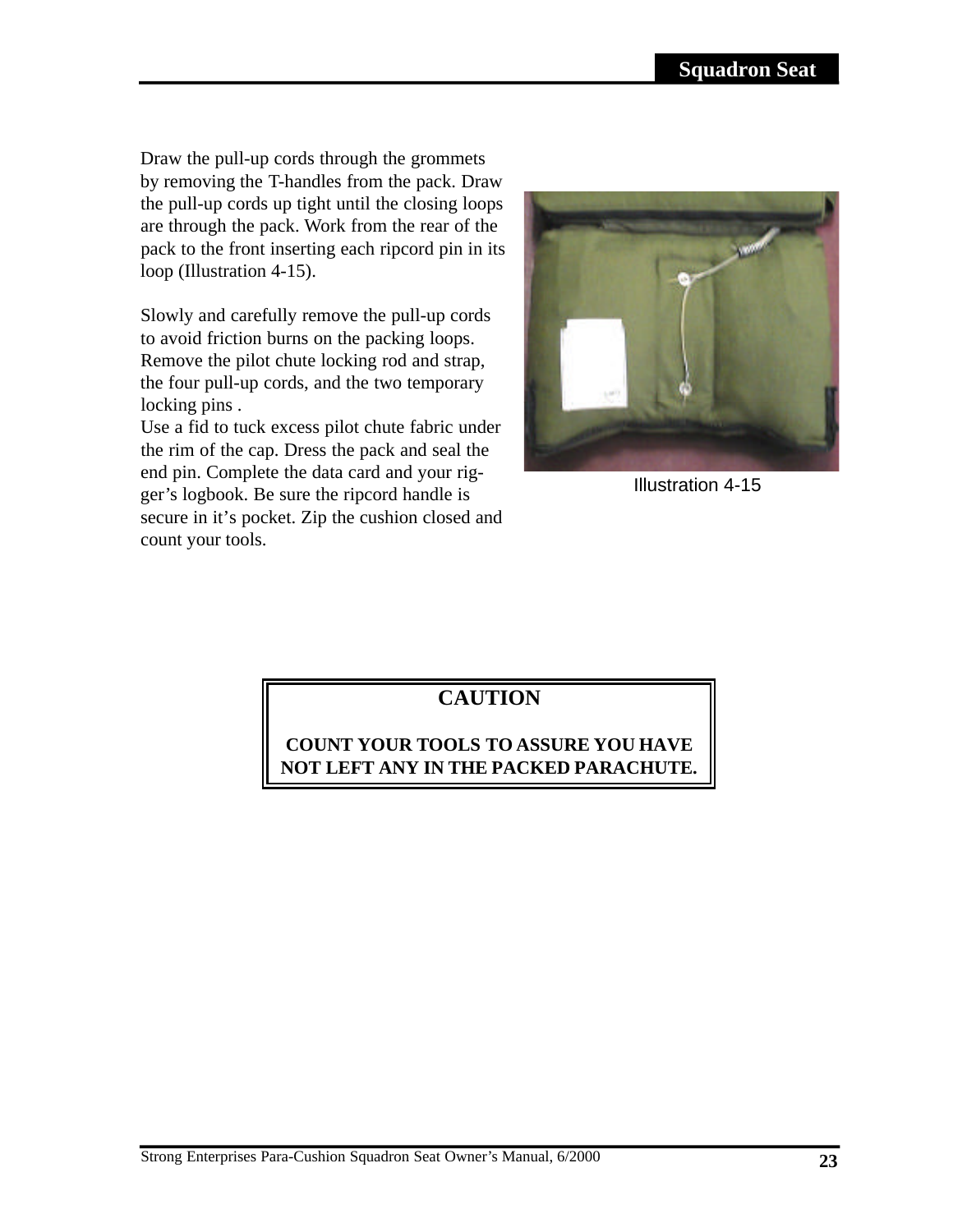## **REPAIR GUIDELINES**

The following repair specification is set forth to aid riggers in the maintenance of Strong Parachutes. Repairs must be made only be appropriately rated FAA certified parachute riggers or lofts.

#### **CANOPY**

| <b>TYPE OF REPAIR</b>           | <b>LIMITATIONS</b>                                                     |
|---------------------------------|------------------------------------------------------------------------|
| Restitching                     | No limit as to length or number.                                       |
| Patch, single side              | Size limit: 50% of panel area.<br>Limit of 3 per panel, 15 per canopy. |
| Panel replacement               | Limit 9 per canopy                                                     |
| Radial Seams                    | Size limit: 12", no more than 4 per canopy.                            |
| Lateral bands<br>Upper<br>Lower | Damage: size limit 2"<br>Limit: 1 per canopy<br>Limit 4 per canopy     |
| "V" tabs                        | No limit                                                               |
| <b>Suspension Lines</b>         | No Limit                                                               |

#### **PILOT CHUTE**

Use restitching or single side patch. Anything more, replace.

#### **BRIDLES**

Damaged bridles should be replaced

#### **CONTAINER**

Standard military single side patches or replacement of the damaged area is authorized.

#### **HARNESS**

Any portion of the harness which is structurally damaged should be replaced in a manner to duplicate the original equipment.

### **RIPCORDS**

Damaged ripcords should be replaced.

#### **DATA CARD**

Data cards should not be discarded or replaced. When filled, they should be attached to the new card so that a complete log of packing, repairs, and alterations is recorded. This is the history of the parachute.

#### **NOTE**

Darning and ripstop tape are not authorized for certified canopies as they may weaken the fabric. Single side patches are recommended for even small damaged areas.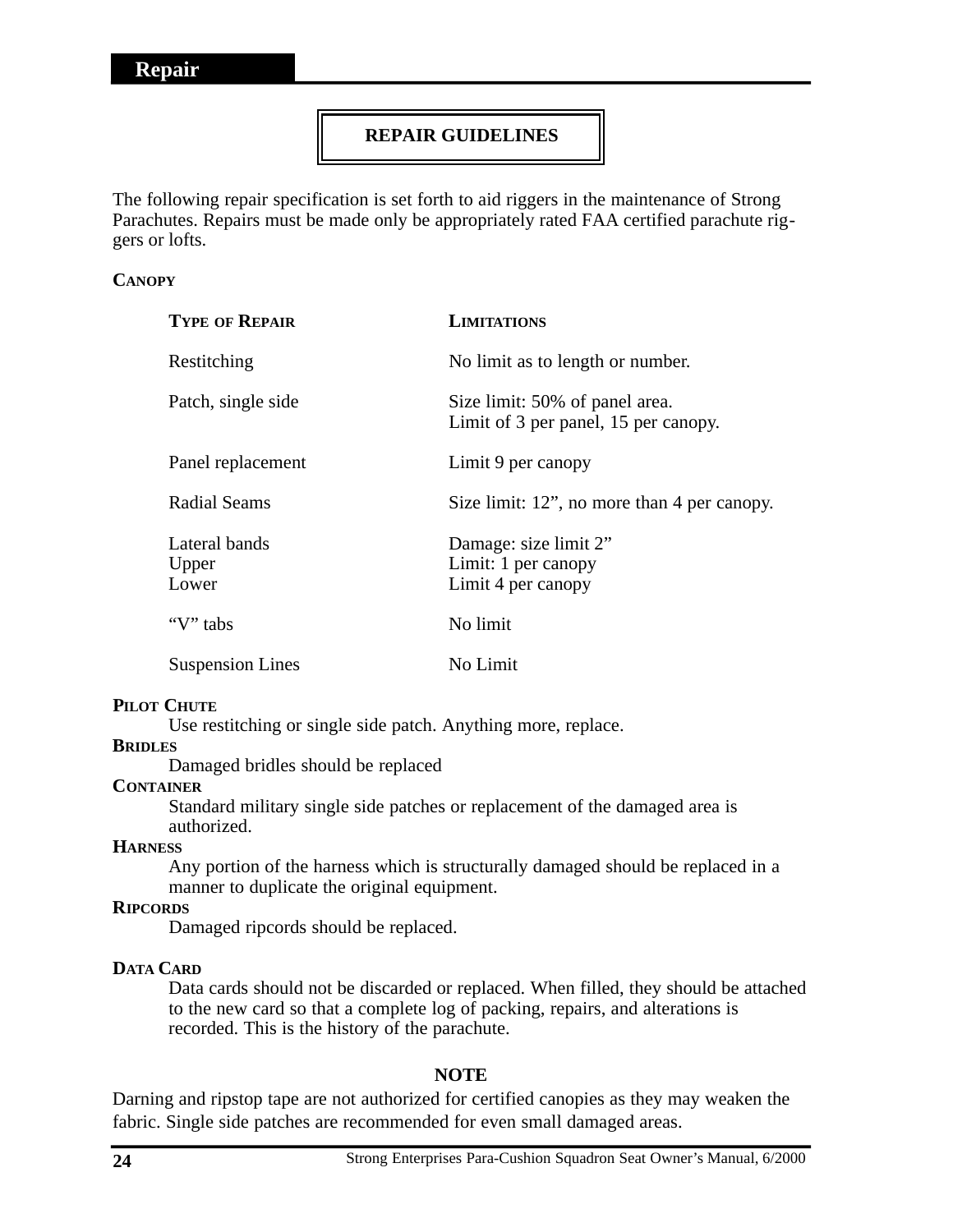## **CANOPY SPECIFICATIONS CHART**

| <b>CANOPY</b>                                                             | MIL. LOPO            | REG. LOPO            | MID-LITE             | <b>LITE</b>          |
|---------------------------------------------------------------------------|----------------------|----------------------|----------------------|----------------------|
| Diameter                                                                  | $26$ ft              | $26$ ft              | $26$ ft              | $26$ ft              |
| Canopy weight lbs/kg                                                      | 7.75 / 3.50          | 7.5/3.40             | 7.4/3.35             | 7.3/3.30             |
| Max weight (lbs/kg)<br>(total suspended<br>weight)                        | 254/115              | 254/115              | 254/115              | 175/80               |
| Max deployment<br>speed (kts)                                             | 150                  | 150                  | 150                  | 130                  |
| No. of gores                                                              | 24                   | 24                   | 24                   | 22                   |
| No. of panels per<br>gores                                                | 4                    | $\overline{4}$       | 4                    | 3                    |
| Suspension line<br>strength lbs/kN                                        | 650/2.9              | 650/2.9              | 400/1.78             | 400/1.78             |
| Radial tape<br>strength lbs/kN                                            | 250/1.11             | 250/1.11             | 200/0.89             | 200/0.89             |
| Canopy Cloth                                                              | <b>Ripstop Nylon</b> | <b>Ripstop Nylon</b> | <b>Ripstop Nylon</b> | <b>Ripstop Nylon</b> |
| Canopy Cloth<br>porosity (CFM)                                            | $30 - 50$            | $30 - 50$            | $30 - 50$            | $30 - 50$            |
| Suspension line<br>material                                               | <b>Braided Nylon</b> | <b>Braided Nylon</b> | <b>Braided Nylon</b> | <b>Braided Nylon</b> |
| No Circ. rein-<br>forcing tapes                                           | 3                    | $\mathbf{1}$         | 1                    | 1                    |
| Turn speed 360<br>degrees                                                 | $6-8$ sec            | $6-8$ sec            | $6-8$ sec            | $5-7$ sec            |
| Forward Speed<br>(MPH/km/h)                                               | $6 - 8/10 - 12$      | $6 - 8/10 - 12$      | $6 - 8/10 - 12$      | $8-10/12-16$         |
| Opening time<br>(varies w/ speed)                                         | $1.1 - 2.5$ sec      | $1.1 - 2.5$ sec      | $1.1 - 2.5$ sec      | $1.1 - 2.5$ sec      |
| <b>TSO Category</b>                                                       | C-23c Cat.B          | C-23c Cat.B          | C-23c Cat.B          | $C-23b$              |
| Rate of Descent fps/mps<br>$w/225$ lbs/100 kg<br>(Lite $w/175$ lbs/80 kg) | 18.6/5.7             | 18.6/5.7             | 18.6/5.7             | 19.6/6.0             |